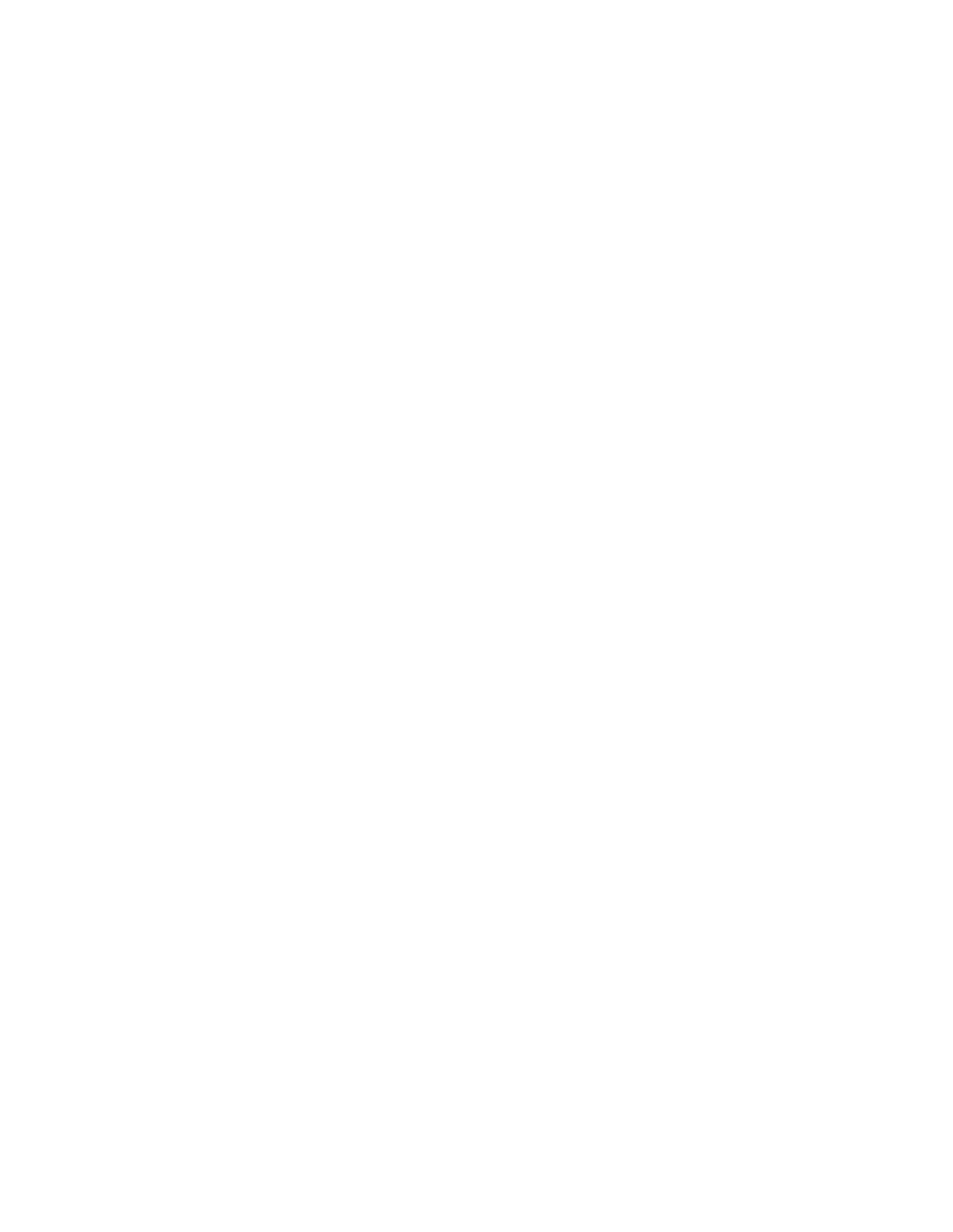# **Contents**

| Verifying that the iSCSI service is running on an existing SVM  12      |
|-------------------------------------------------------------------------|
|                                                                         |
|                                                                         |
|                                                                         |
| Provisioning a datastore and creating its containing LUN and volume  16 |
|                                                                         |
|                                                                         |
|                                                                         |
|                                                                         |
| How to send comments about documentation and receive update             |
|                                                                         |
|                                                                         |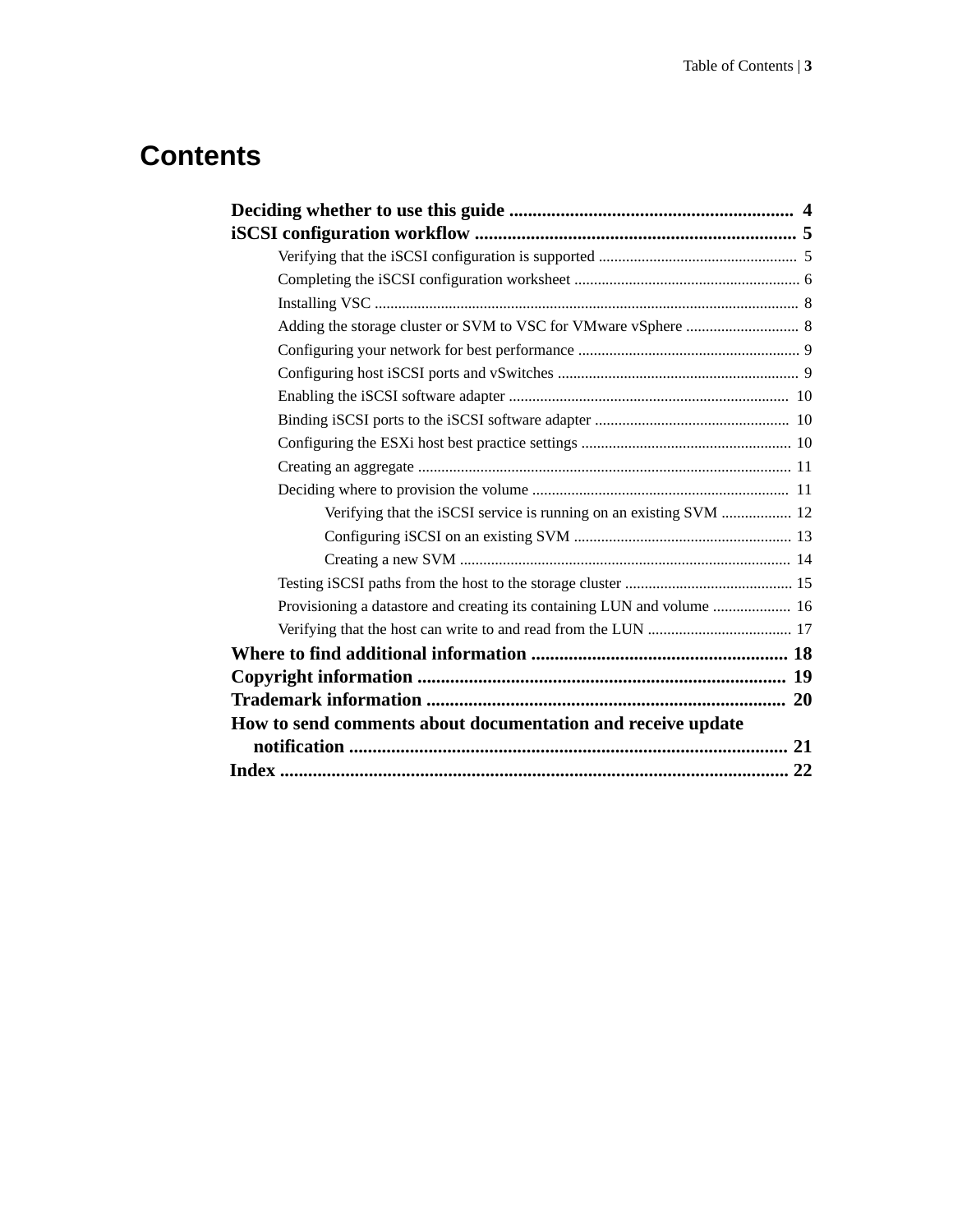# <span id="page-3-0"></span>**Deciding whether to use this guide**

This guide describes how to quickly set up the iSCSI service on a Storage Virtual Machine (SVM), provision a LUN, and make the LUN available using an iSCSI initiator on an ESX host computer.

This guide is based on the following assumptions:

- You want to use best practices, not explore every available option.
- You do not want to read a lot of conceptual background.
- You want to use OnCommand System Manager, not the Data ONTAP command-line interface or an automated scripting tool.
- You are using the native ESX iSCSI software initiator on ESXi 5.x.
- You are not using CHAP authentication for iSCSI.
- You are using a supported version of Virtual Storage Console for VMware vSphere to configure storage settings for your ESX host.
- Your network uses IPv4 addressing.
- You want to assign addresses to logical interfaces using any of the following methods:
	- Automatically from a subnet you define
	- Manually, using an address selected from an existing subnet
	- Manually, using an address that will be added to an existing subnet
- You have at least two high-speed Ethernet ports (1 Gb minimum, 10 Gb recommended) available on each node in the cluster. Onboard UTA2 (also called "CNA") ports are configurable. Configuring those ports is performed in the Data ONTAP CLI and is not covered in this guide.
- You are not configuring iSCSI SAN boot.
- You are providing storage to VMs through the ESX hypervisor and not running an iSCSI initiator within the VM.

If these assumptions are not correct for your situation, you should see the following resources:

- [Clustered Data ONTAP 8.3 SAN Administration Guide](https://library.netapp.com/ecm/ecm_download_file/ECMP12458215)
- [Clustered Data ONTAP 8.3 SAN Configuration Guide](https://library.netapp.com/ecm/ecm_download_file/ECMP12458217)
- [Virtual Storage Console 6.0 for VMware vSphere Installation and Administration Guide](https://library.netapp.com/ecm/ecm_download_file/ECMP12405914)
- [VMware](http://www.vmware.com) vSphere Storage for your version of ESX 5 (available from VMware)
- [NetApp Documentation: OnCommand Workflow Automation \(current releases\)](http://mysupport.netapp.com/documentation/productlibrary/index.html?productID=61550) OnCommand Workflow Automation enables you to run prepackaged workflows that automate management tasks such as the workflows described in Express Guides.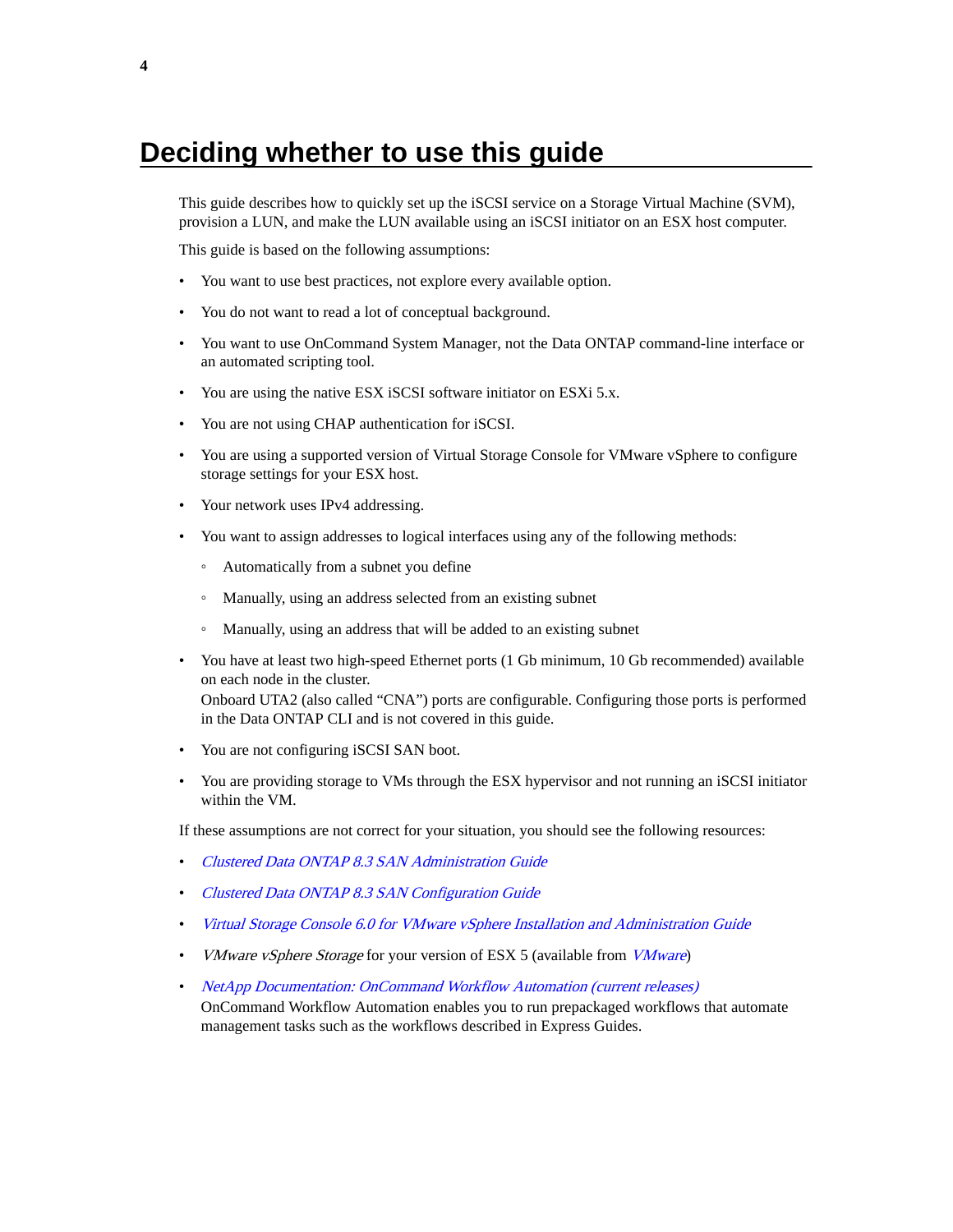# <span id="page-4-0"></span>**iSCSI configuration workflow**

When you make storage available to an ESX host using iSCSI, you provision a volume and LUN on the Storage Virtual Machine (SVM) using Virtual Storage Console for VMware vSphere, and then connect to the LUN from the host.



# **Verifying that the iSCSI configuration is supported**

To ensure reliable operation, you must verify that the entire iSCSI configuration is supported. The Interoperability Matrix lists the supported configurations.

#### **Steps**

**1.** Go to the *[NetApp Interoperability Matrix Tool](http://mysupport.netapp.com/matrix)* to verify that you have a supported combination of the following components: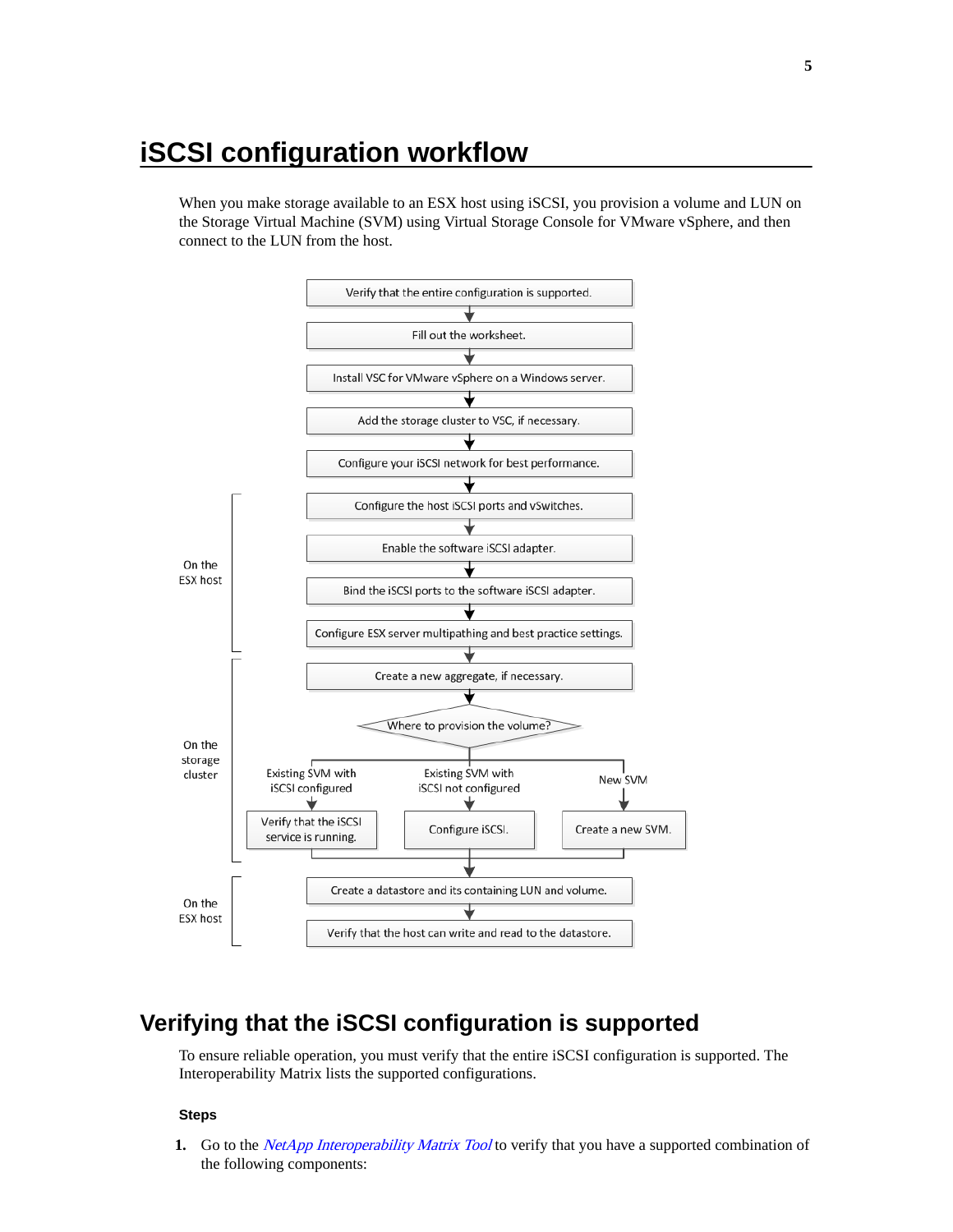- <span id="page-5-0"></span>Data ONTAP software
- Host computer CPU architecture (for standard rack servers)
- Specific processor blade model (for blade servers)
- Storage protocol (iSCSI)
- ESXi operating system version
- Guest operating system type and version
- Virtual Storage Console (VSC) for VMware vSphere software
- Windows Server version to run VSC
- **2.** Click the configuration name for the selected configuration.

Details for that configuration are displayed in the Configuration Details window.

- **3.** Review the information in the following tabs:
	- Notes Lists important alerts and information that are specific to your configuration.
	- Policies and Guidelines Provides general guidelines for all SAN configurations.

# **Completing the iSCSI configuration worksheet**

You require network addresses and storage configuration information to perform iSCSI configuration tasks.

### **Target network addresses**

The Storage Virtual Machine (SVM) is the iSCSI target.

You require a subnet with two IP addresses for iSCSI data LIFs for each node in the cluster. There should be two separate networks for high availability. The specific IP addresses are assigned by Data ONTAP when you create the LIFs as part of creating the SVM.

If possible, separate iSCSI traffic on separate physical networks or on VLANs.



Subnet for LIFs: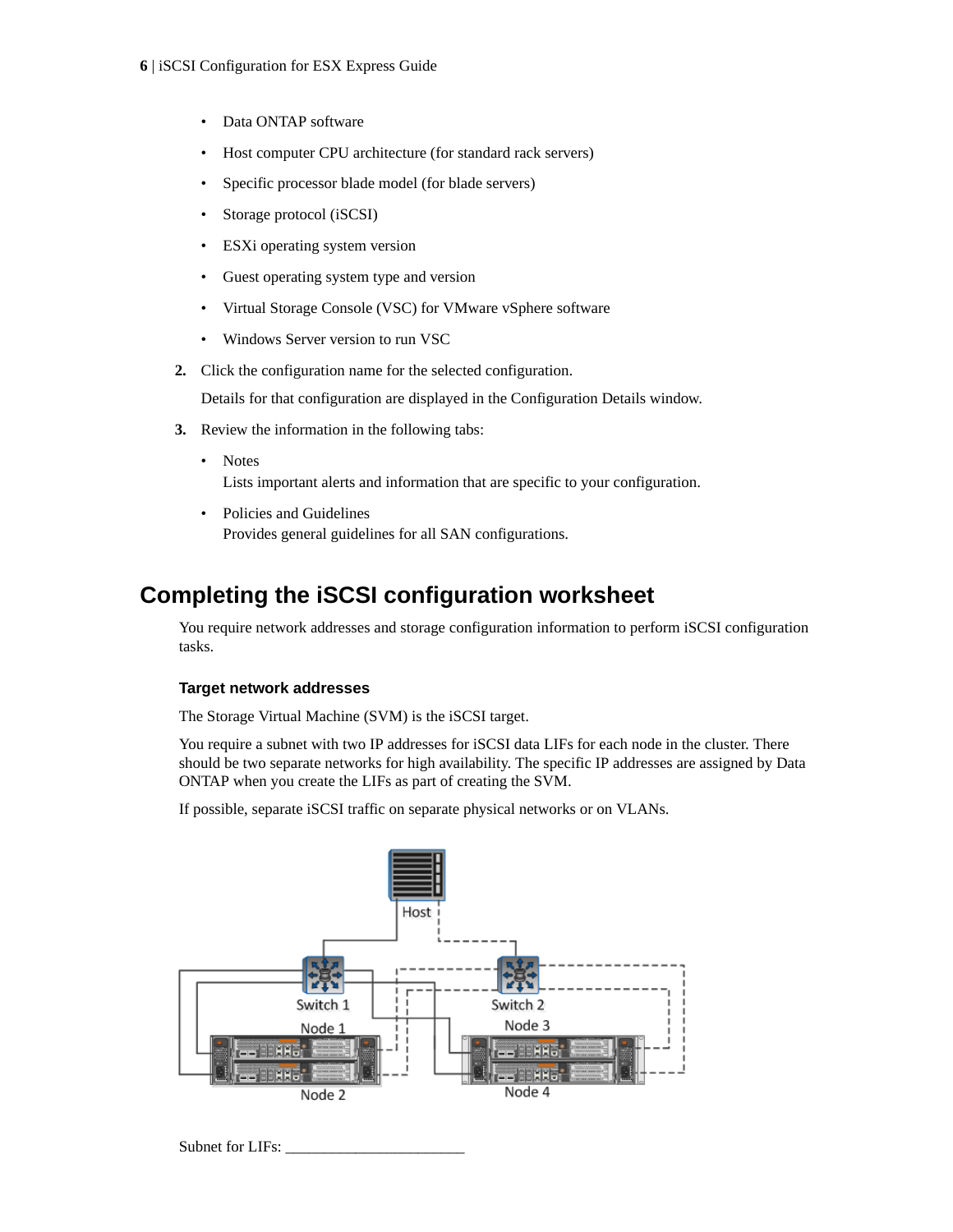| <b>Node or LIF</b><br>with port to<br>switch | IP address | Network mask | Gateway | <b>VLAN ID</b> | Home<br>port |
|----------------------------------------------|------------|--------------|---------|----------------|--------------|
| Node 1 / LIF to<br>switch 1                  |            |              |         |                |              |
| Node 2 / LIF to<br>switch 1                  |            |              |         |                |              |
| Node 3 / LIF to<br>switch 1                  |            |              |         |                |              |
| Node 4 / LIF to<br>switch 1                  |            |              |         |                |              |
| Node $1 /$ LIF to<br>switch 2                |            |              |         |                |              |
| Node $2 / LIF$ to<br>switch 2                |            |              |         |                |              |
| Node $3 /$ LIF to<br>switch 2                |            |              |         |                |              |
| Node 4 / LIF to<br>switch 2                  |            |              |         |                |              |

## **Storage configuration**

If the aggregate and SVM are already created, record their names here; otherwise, you can create them as required:

| Node to own LUN |  |
|-----------------|--|
| Aggregate name  |  |
| SVM name        |  |

### **LUN information**

| LUN size                   |  |
|----------------------------|--|
| LUN name (optional)        |  |
| LUN description (optional) |  |

### **SVM information**

If you are not using an existing SVM, you require the following information to create a new one:

| SVM name                      |  |
|-------------------------------|--|
| <b>SVM IPspace</b>            |  |
| Aggregate for SVM root volume |  |
| SVM user name (optional)      |  |
| SVM password (optional)       |  |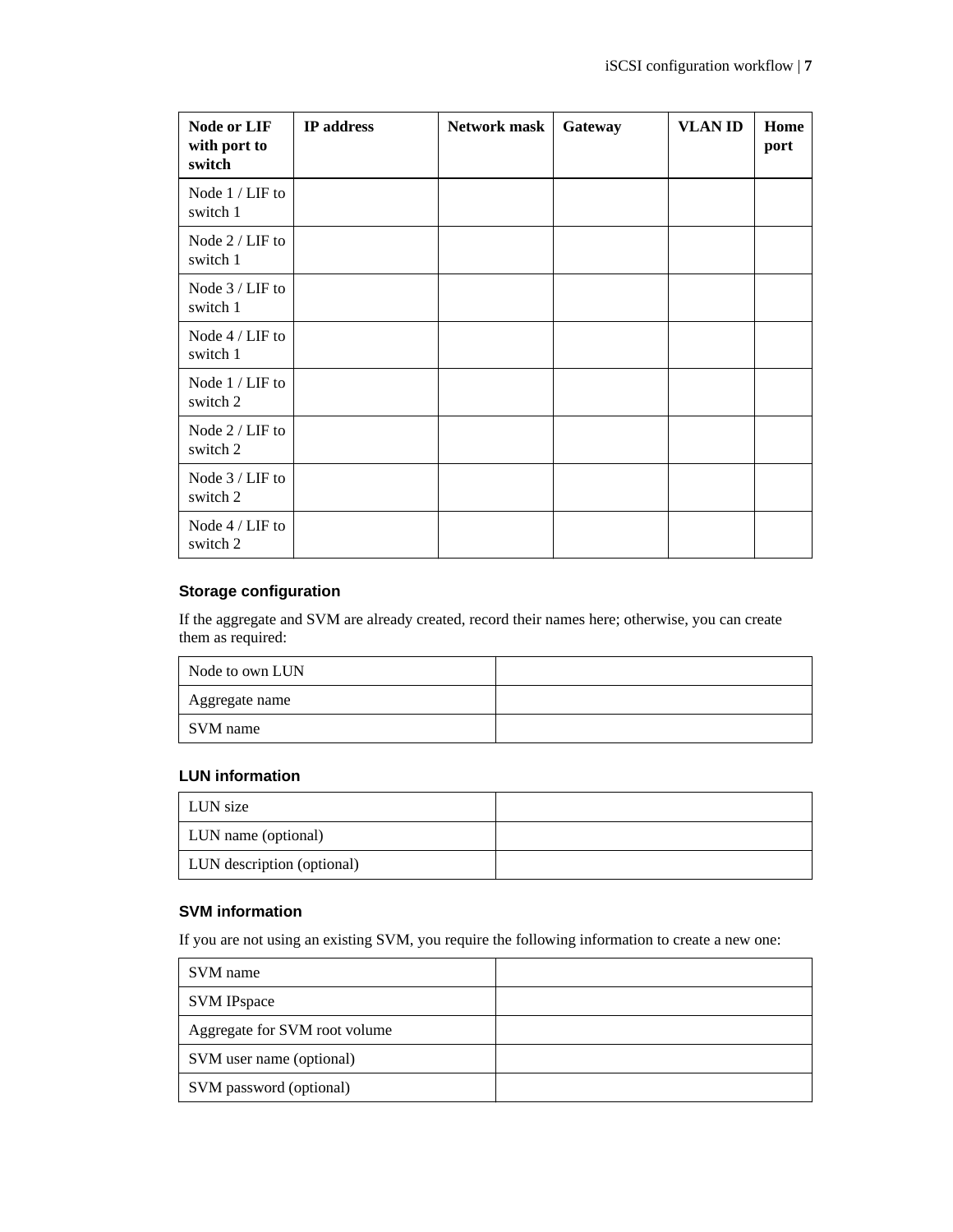<span id="page-7-0"></span>

| SVM management LIF (optional) | Subnet:       |
|-------------------------------|---------------|
|                               | IP address:   |
|                               | Network mask: |
|                               | Gateway:      |
|                               | Home node:    |
|                               | Home port:    |

# **Installing VSC**

Virtual Storage Console (VSC) for VMware vSphere automates many of the configuration and provisioning tasks required to use NetApp iSCSI storage with an ESXi host. VSC is a plug-in to vCenter Server.

#### **Before you begin**

- You must have administrator credentials on the Windows server.
- You must have administrator credentials on the vCenter Server used to manage the ESXi host.
- The Windows server on which you install VSC must have network connectivity to the ESXi host, to the vCenter Server, and to the storage cluster.

#### **About this task**

- You can install VSC on the same Windows server that runs the vCenter Server.
- You cannot install VSC on vCenter Server Appliance (vCSA). You can install VSC on a separate Windows server or VM and register it with vCSA.
- VSC is not supported on a Windows server with IPv6 enabled.
- You do not need the VSC backup feature license for any tasks in this guide.

#### **Steps**

- **1.** Download the version of VSC that is supported for your configuration from *[NetApp Support](http://mysupport.netapp.com)*.
- **2.** Run the installation wizard on the Windows server.
- **3.** After the wizard finishes, complete the web page that is displayed to register VSC with the vCenter Server that manages your ESXi host.

# **Adding the storage cluster or SVM to VSC for VMware vSphere**

Before you can provision the first datastore to an ESXi host in your Datacenter, you must add the cluster or a specific Storage Virtual Machine (SVM) to Virtual Storage Console for VMware vSphere. Adding the cluster enables you to provision storage on any SVM in the cluster.

#### **Before you begin**

You must have administrator credentials for the storage cluster or the SVM that is being added.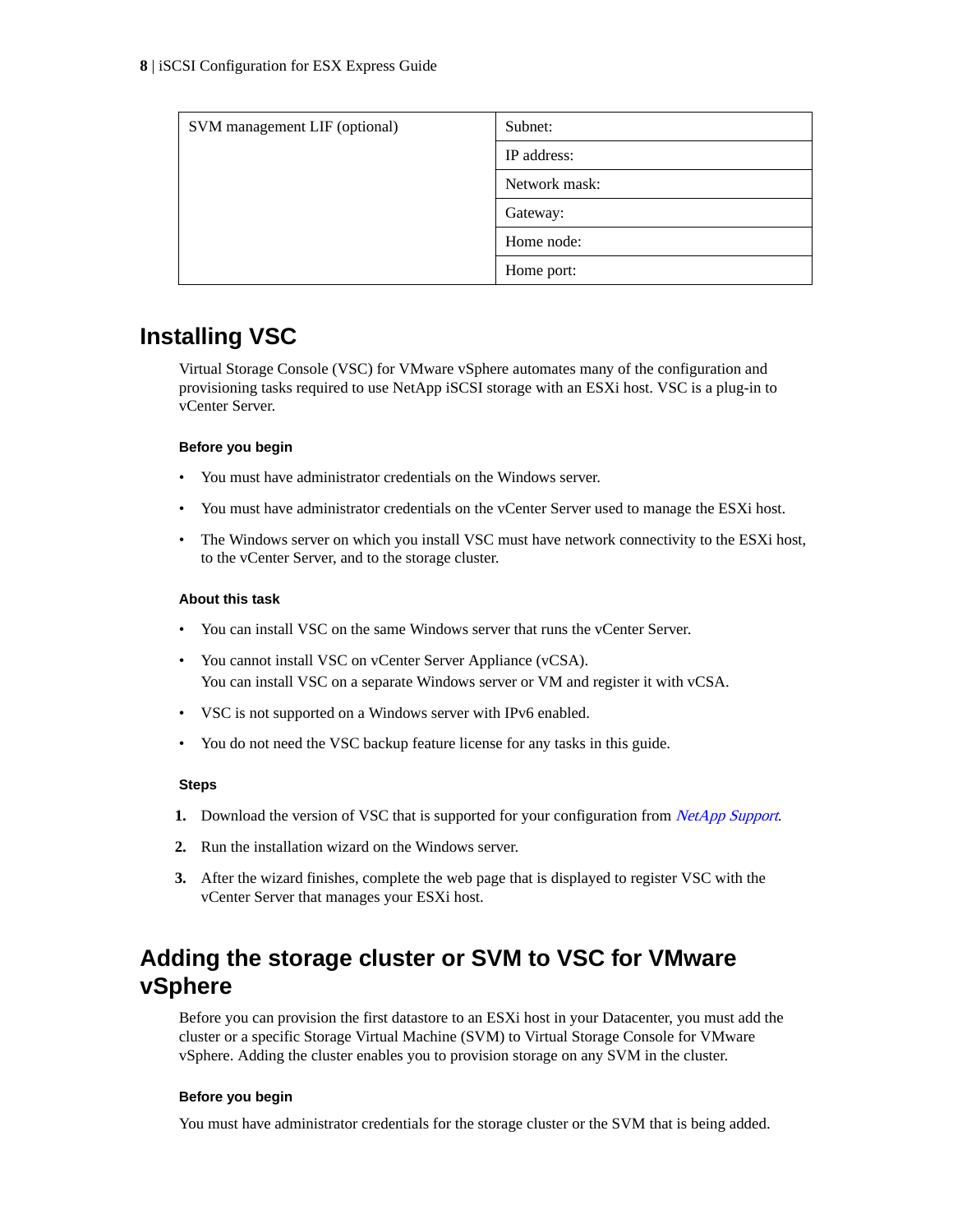#### <span id="page-8-0"></span>**About this task**

Depending on your configuration, the cluster might have been discovered automatically, or might have already been added.

#### **Steps**

- **1.** Log in to the vSphere Web Client.
- **2.** Select **Virtual Storage Console**.
- **3.** Select **Storage Systems** and then click the **Add** icon.
- **4.** In the **Add Storage System** dialog box, enter the host name and administrator credentials for the storage cluster or SVM and then click **OK**.

# **Configuring your network for best performance**

Ethernet networks vary greatly in performance. You can maximize the performance of the network used for iSCSI by selecting specific configuration values.

#### **Steps**

**1.** Connect the host and storage ports to the same network.

It is best to connect to the same switches. Routing should never be used.

**2.** Select the highest speed ports available, and dedicate them to iSCSI.

10 GbE ports are best. 1 GbE ports are the minimum.

- **3.** Disable Ethernet flow control for all ports.
- **4.** Enable jumbo frames (typically MTU of 9000).

All devices in the data path, including initiators, targets, and switches, must support jumbo frames. Otherwise, enabling jumbo frames actually reduces network performance substantially.

# **Configuring host iSCSI ports and vSwitches**

The ESXi host requires network ports for the iSCSI connections to the storage cluster.

#### **About this task**

It is recommended that you use IP Hash as the NIC teaming policy, which requires a single VMkernel port on a single vSwitch.

The host ports and storage cluster ports used for iSCSI must have IP addresses in the same network.

This task lists the high-level steps for configuring the ESXi host. If you require more detailed instructions, see *[VMware](http://www.vmware.com) vSphere Storage* for your version of ESXi from *VMware*.

#### **Steps**

- **1.** Log in to the vSphere Client, and then select the ESXi host from the inventory pane.
- **2.** On the **Manage** tab, click **Networking**.
- **3.** Click **Add Networking**, and then select **VMkernel** and **Create a vSphere standard switch** to create the VMkernel port and vSwitch.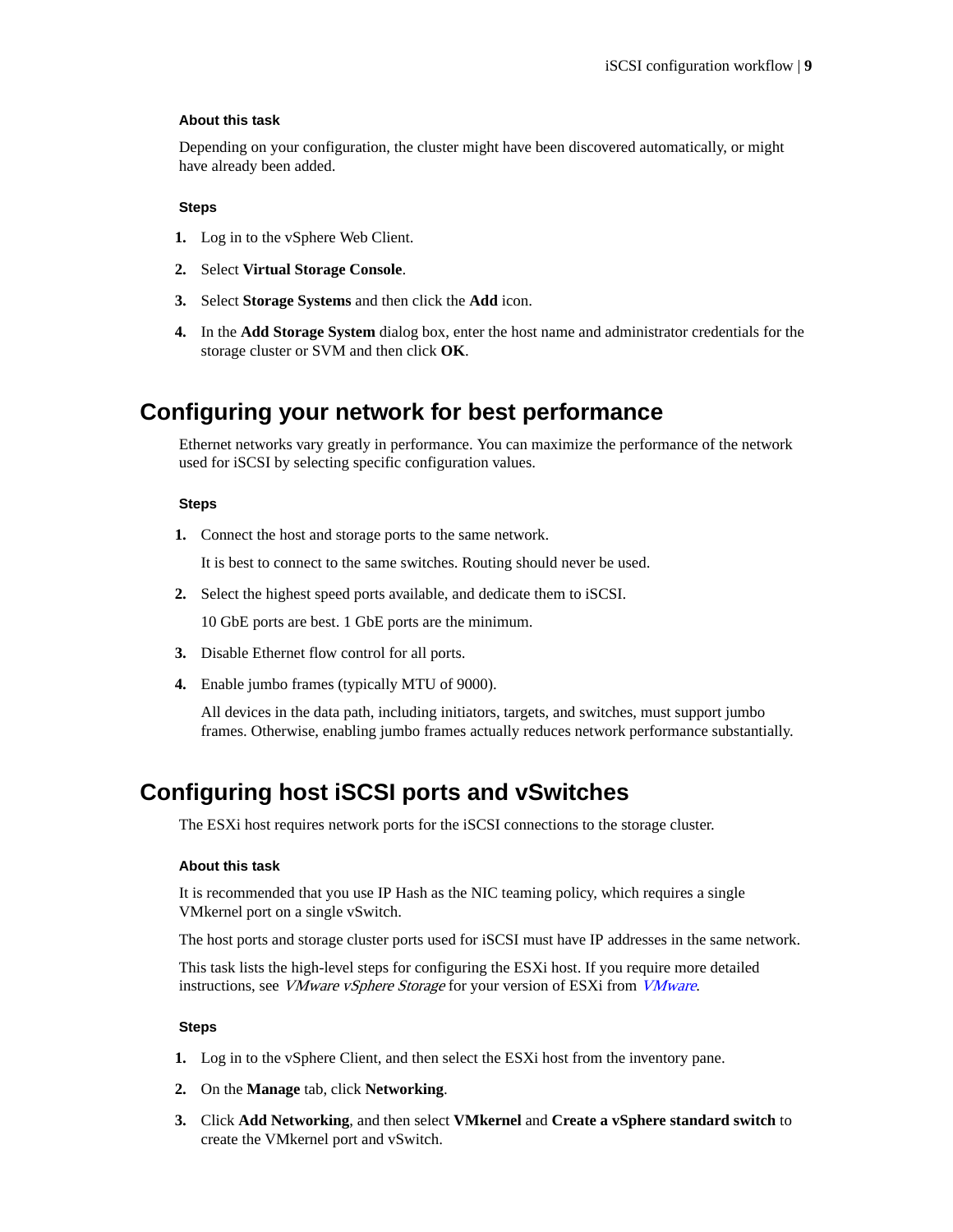- <span id="page-9-0"></span>**4.** Configure jumbo frames for the vSwitch (MTU size of 9000).
- **5.** Repeat the previous step to create a second VMkernel port and vSwitch.

# **Enabling the iSCSI software adapter**

The iSCSI software adapter creates the iSCSI connection on the ESX host. It is built into the operating system, but must be enabled before it can be used.

#### **Before you begin**

You must have a VMware vSphere Client installed on your workstation or you must have access to a vSphere Web Client.

#### **Steps**

- **1.** Log in to the vSphere Client.
- **2.** Select the ESX host from the inventory pane.
- **3.** Click **Configuration > Storage Adapters**.
- **4.** Select the iSCSI software adapter and click **Properties > Configure**.
- **5.** Select **Enabled** and then click **OK**.

# **Binding iSCSI ports to the iSCSI software adapter**

The ports you created for iSCSI must be associated with the iSCSI software adapter to support multipathing.

#### **Before you begin**

- The iSCSI VMkernel ports must be created.
- The iSCSI software adapter must be enabled on the ESX host.

#### **About this task**

You can bind the iSCSI ports using the vSphere Client.

For detailed instructions, see *[VMware](http://www.vmware.com) vSphere Storage* for your version of ESXi 5 from *VMware*.

#### **Steps**

- **1.** Bind the first iSCSI port to the iSCSI software adapter using the **Network Port Binding** tab of the iSCSI software adapter **Adapter Details** dialog box in the vSphere Client.
- **2.** Bind the second iSCSI port to the iSCSI software adapter.

# **Configuring the ESXi host best practice settings**

You must ensure that the host multipathing and best practice settings are correct so that the ESXi host can correctly manage the loss of an iSCSI connection or a storage failover event.

#### **Steps**

**1.** From the VMware vSphere Web Client **Home** page, click **vCenter > Hosts**.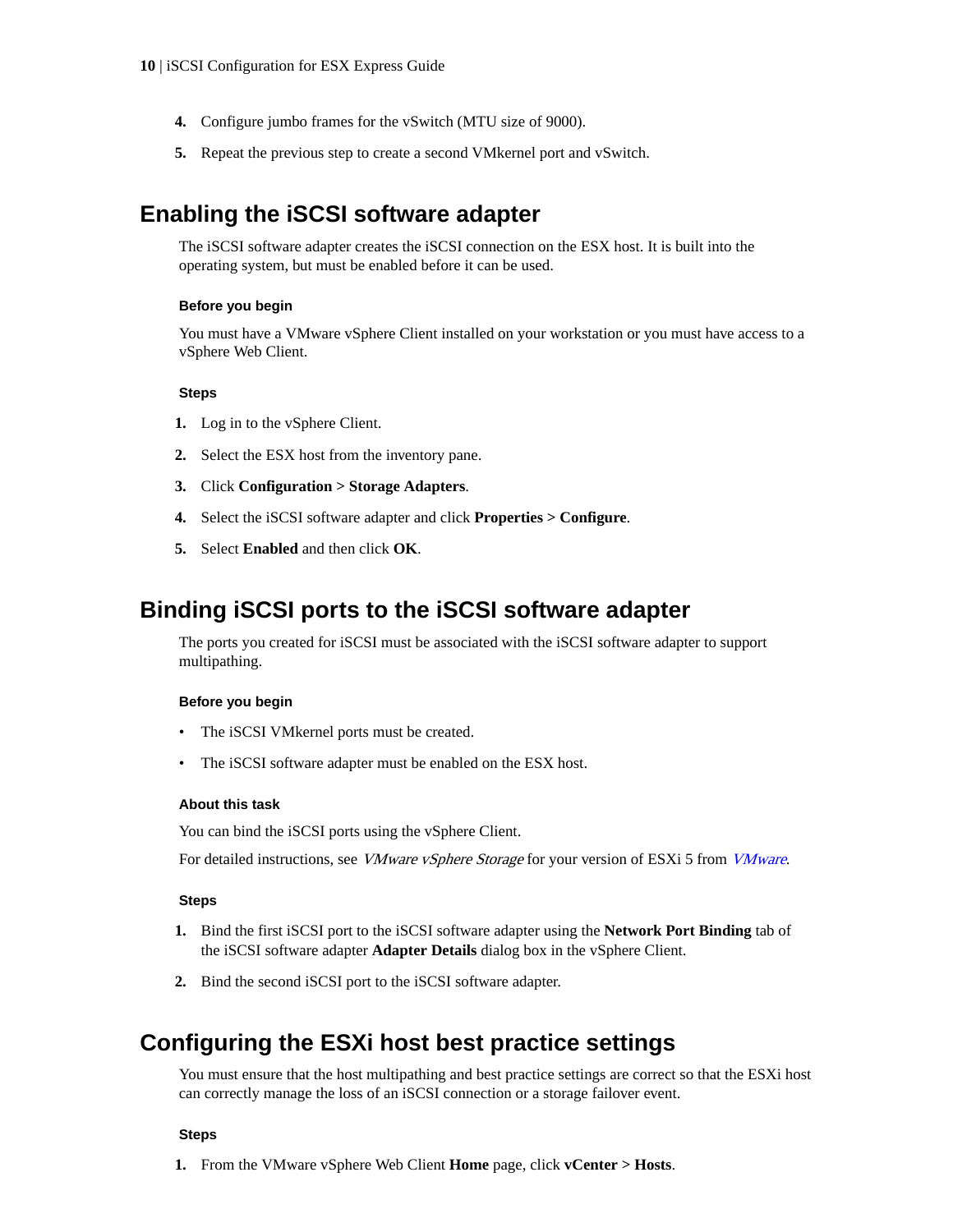- <span id="page-10-0"></span>**2.** Right-click the host, and then select **Actions > NetApp VSC > Set Recommended Values**.
- **3.** In the **NetApp Recommended Settings** dialog box, ensure that all of the options are selected, and then click **OK**.

The vCenter Web Client displays the task progress.

# **Creating an aggregate**

If you do not want to use an existing aggregate, you can create a new aggregate to provide physical storage to the volume you are provisioning.

#### **Steps**

- **1.** Enter the URL **https://IP-address-of-cluster-management-LIF** in a web browser and log in to System Manager using your cluster administrator credential.
- **2.** In the navigation pane, expand the **Cluster** hierarchy and click **Storage > Aggregates**.
- **3.** Click **Create**.
- **4.** Follow the instructions on the screen to create the aggregate using the default RAID-DP configuration, and then click **Create**.

| <b>Create Aggregate</b>    |                                                                              |               |
|----------------------------|------------------------------------------------------------------------------|---------------|
|                            | To create an aggregate, select a disk type then specify the number of disks. |               |
| Name:                      | aggr2                                                                        |               |
| Disk Type:                 | SAS                                                                          | <b>Browse</b> |
| Number of Disks:           | ÷<br>Max: 8 (excluding 1 hot spare), min: 5 for RAID-DP<br>8                 |               |
| <b>RAID Configuration:</b> | RAID-DP: RAID group size of 16 disks                                         | Change        |
| New Usable Capacity:       | 4.968 TB (Estimated)                                                         |               |

#### **Result**

The aggregate is created with the specified configuration and added to the list of aggregates in the Aggregates window.

# **Deciding where to provision the volume**

Before you provision a volume to contain your LUNs, you need to decide whether to add the volume to an existing Storage Virtual Machine (SVM) or to create a new SVM for the volume. You might also need to configure iSCSI on an existing SVM.

#### **About this task**

If an existing SVM is already configured with the needed protocols and has LIFs that can be accessed from the host, it is easier to use the existing SVM.

You can create a new SVM to separate data or administration from other users of the storage cluster. There is no advantage to using separate SVMs just to separate different protocols.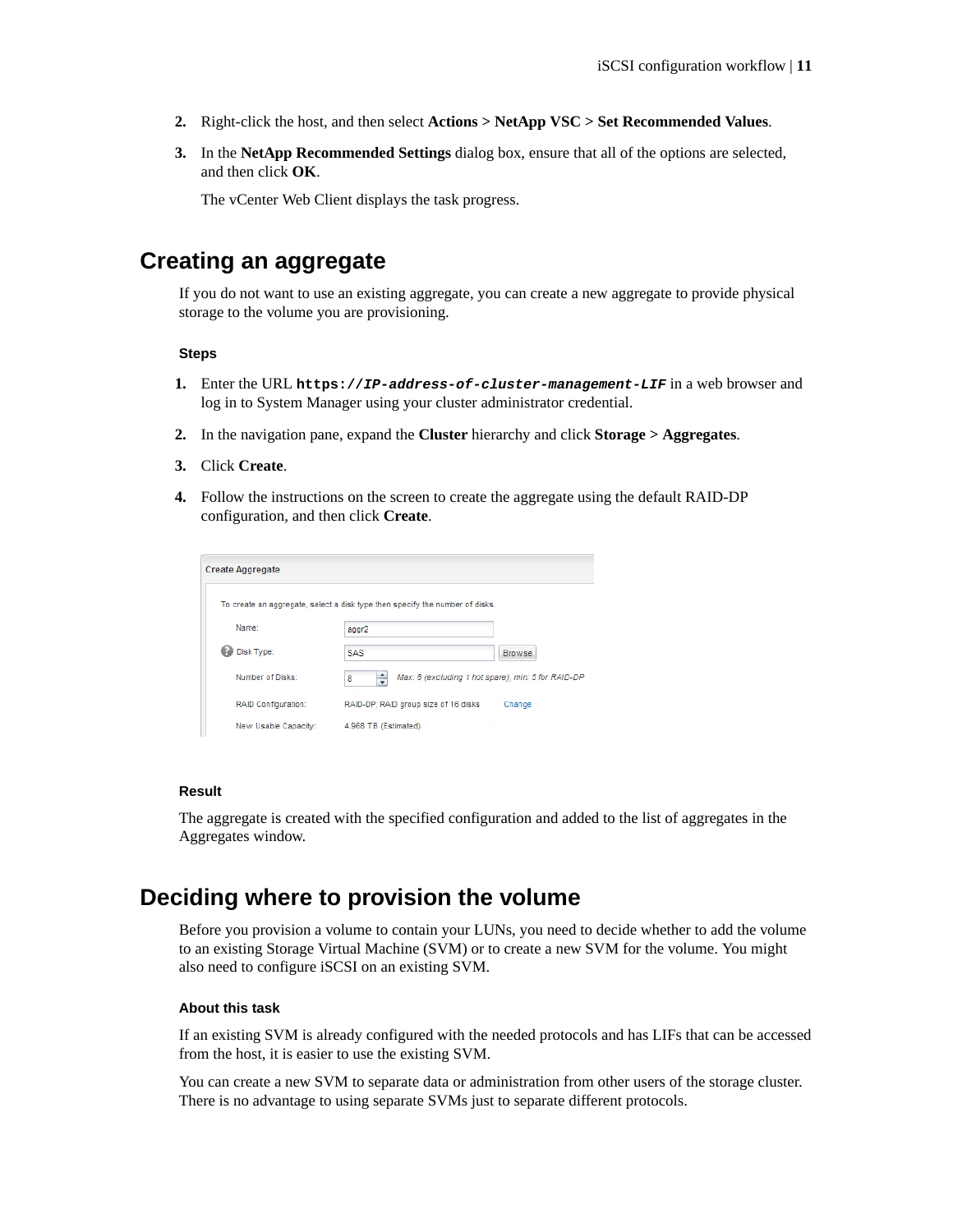#### <span id="page-11-0"></span>**Choices**

- If you want to provision volumes on an existing SVM that is already configured for iSCSI, see Verifying that the iSCSI service is running on an existing SVM on page 12.
- If you want to provision volumes on an existing SVM that has iSCSI enabled but not configured, see *[Configuring iSCSI on an existing SVM](#page-12-0)* on page 13.

This is the case when you followed another Express Guide to create the SVM while configuring a different protocol.

• If you want to provision volumes on a new SVM, see *[Creating a new SVM](#page-13-0)* on page 14.

## **Verifying that the iSCSI service is running on an existing SVM**

If you choose to use an existing Storage Virtual Machine (SVM), you must verify that the iSCSI service is running on the SVM.

#### **Before you begin**

You must have selected an existing SVM on which you plan to create a new LUN.

#### **Steps**

- **1.** From the OnCommand System Manager home page, double-click the appropriate storage system.
- **2.** Expand the **Storage Virtual Machines** hierarchy in the left navigation pane.
- **3.** In the navigation pane, select the SVM and click **Configuration > Protocols > iSCSI**.
- **4.** Verify that the iSCSI service is running.

| Cluster                                                                                                                                                | $+$ | <b>iSCSI</b>                                                                          |                                                                                                       |                            |   |                   |
|--------------------------------------------------------------------------------------------------------------------------------------------------------|-----|---------------------------------------------------------------------------------------|-------------------------------------------------------------------------------------------------------|----------------------------|---|-------------------|
| Storage Virtual Machines<br>$\triangle$ $\frac{m}{n+1}$ cluster-2<br>4 22 ISCSL 1<br>▷ 圖 Storage                                                       | 8   | <b>Initiator Security</b><br><b>Service</b><br>Edit Start Stop   & Refresh            |                                                                                                       |                            |   |                   |
| $\triangleright$ $\begin{array}{c} \boxed{90} \\ \boxed{101} \end{array}$ Policies<br>⊿ <sup>D</sup> Configuration<br>4 T Protocols<br><b>CA</b> iSCSI |     | <b>ISCSI Service:</b><br><b>iSCSI Target Node Name:</b><br><b>iSCSI Target Alias:</b> | SCSI service is running<br>ign.1992-08.com.netapp:sn.7a92a422fae711e384f7005056976047:vs.4<br>iSCSI_1 |                            |   |                   |
| $\triangleright$ $\blacksquare$ Security<br>▷ <b><i>Hill Services</i></b>                                                                              |     | <b>iSCSI Interfaces</b><br>C Enable C Disable                                         |                                                                                                       |                            |   |                   |
|                                                                                                                                                        |     | Network Interface                                                                     |                                                                                                       | <b>Target Portal Group</b> | ▼ | <b>IP Address</b> |
|                                                                                                                                                        |     | iscsi lif 1                                                                           |                                                                                                       | 1028                       |   | 10.53.33.4        |
|                                                                                                                                                        |     | iscsi_lif_2                                                                           |                                                                                                       | 1029                       |   | 10.53.33.5        |

**5.** Record the iSCSI interfaces listed for the SVM.

#### **After you finish**

If the iSCSI service is not running, start the iSCSI service or create a new SVM.

If there are fewer than two iSCSI interfaces per node, update the iSCSI configuration on the SVM or create a new SVM for iSCSI.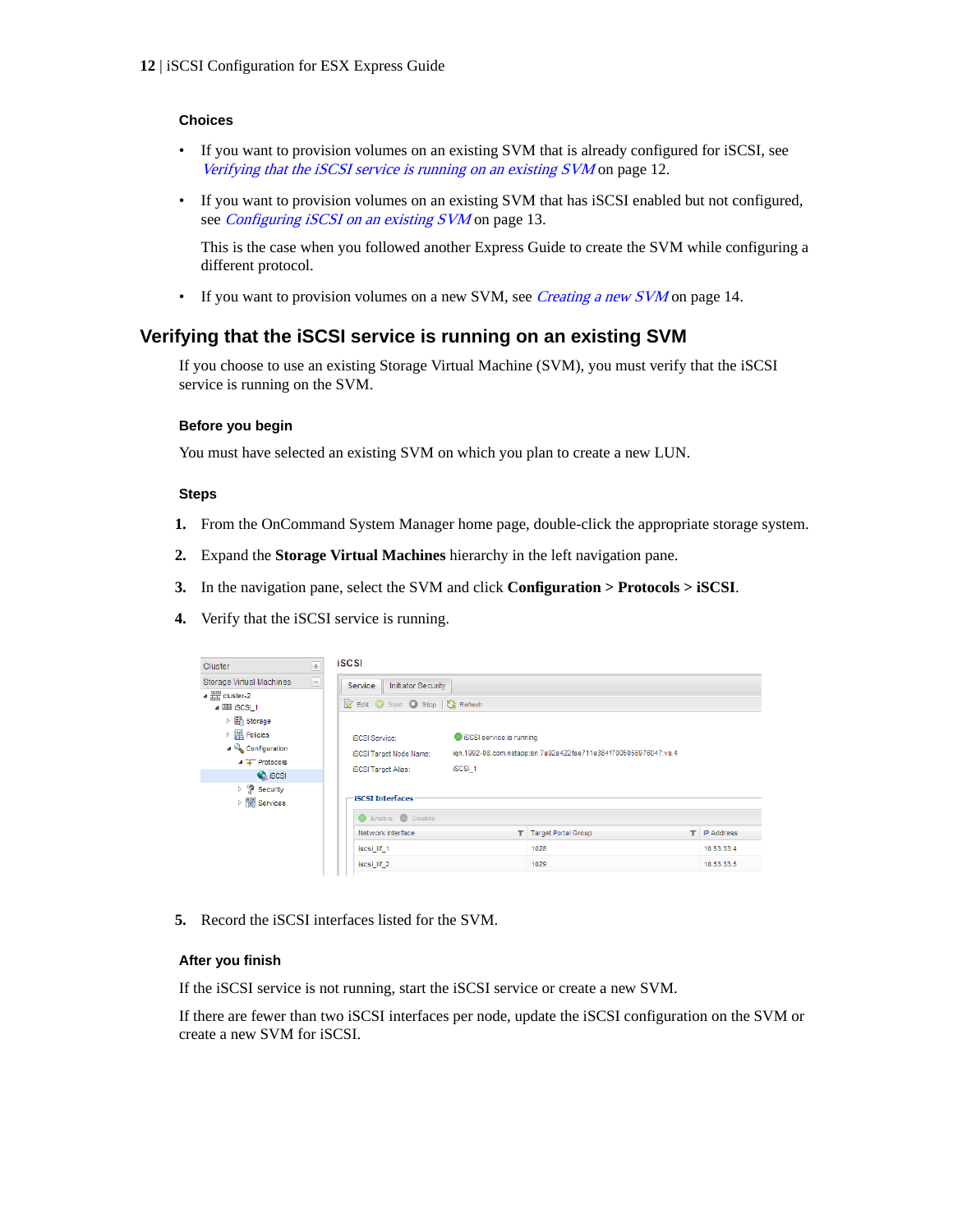## <span id="page-12-0"></span>**Configuring iSCSI on an existing SVM**

You can configure iSCSI on an existing Storage Virtual Machine (SVM). The iSCSI protocol must already be enabled but not configured on the SVM. This information is intended for SVMs for which you are configuring multiple protocols, but have not yet configured iSCSI.

#### **Before you begin**

You must have enough network addresses available to create two LIFs for each node.

#### **Steps**

- **1.** In the navigation pane, expand the **Storage Virtual Machines** hierarchy and select the SVM.
- **2.** In the SVM **Details** pane, verify that **iSCSI** is displayed with a gray background, which indicates that the protocol is enabled but not fully configured.

If **iSCSI** is displayed with a green background, the SVM is already configured.

| Cluster                             | $\pm$ | SVM <sub>1</sub>            |     |             |         |              |
|-------------------------------------|-------|-----------------------------|-----|-------------|---------|--------------|
| Storage Virtual Machines            | ۳     |                             |     |             |         |              |
| $\triangle$ $\frac{m}{n}$ cluster-1 |       | Protocols:                  | NFS | <b>CIFS</b> | FC/FCoE | <b>iSCSI</b> |
| $\triangleright$ EE SVM 1           |       |                             |     |             |         |              |
|                                     |       | <b>Quick Links:</b>         |     |             |         |              |
|                                     |       |                             |     |             |         |              |
|                                     |       | <b>P</b> Create Volume      |     |             |         |              |
|                                     |       | Create Share                |     |             |         |              |
|                                     |       | <b>Create LUN</b>           |     |             |         |              |
|                                     |       | 88 Windows Users and Groups |     |             |         |              |

**3.** Click the **iSCSI** protocol link with the gray background.

The Configure iSCSI Protocol window is displayed.

- **4.** Configure the iSCSI service and LIFs from the **Configure iSCSI protocol** page:
	- a. Optional: Enter a target alias name.
	- b. Enter **2** in the **LIFs per node** field.

Two LIFs are required for each node, to ensure availability and data mobility.

- c. Select the subnet for the LIFs.
- d. Ignore the optional **Provision a LUN for iSCSI storage** area, because the LUN is provisioned by Virtual Storage Console for VMware vSphere in a later step.
- e. Click **Submit & Close**.
- **5.** Review the **Summary** page, record the LIF information, and then click **OK**.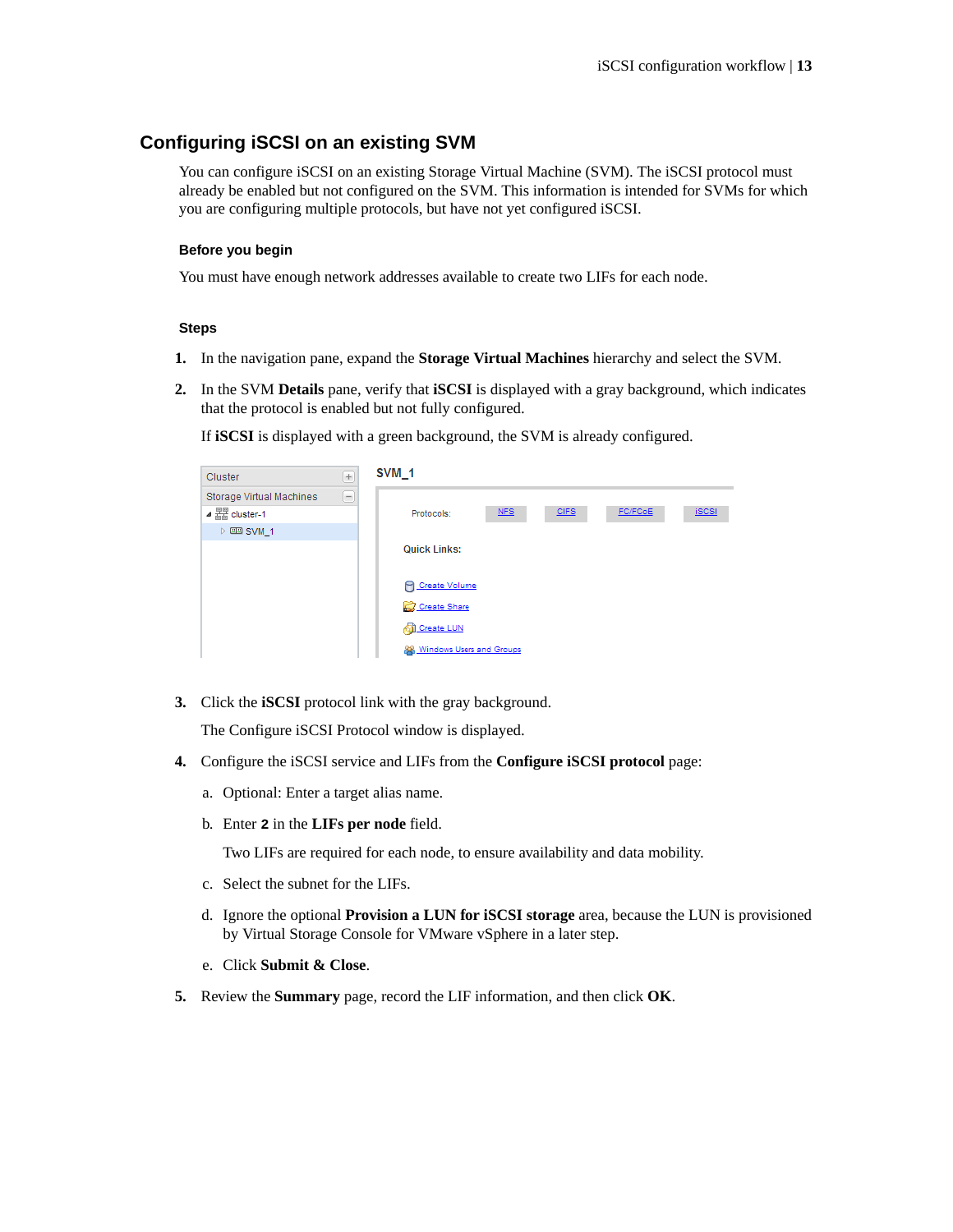### <span id="page-13-0"></span>**Creating a new SVM**

The Storage Virtual Machine (SVM) provides the iSCSI target through which a host accesses LUNs. When you create the SVM, you also create logical interfaces (LIFs) that provide paths to the LUN. You can create a new SVM to separate data or administration from other users of the storage cluster.

#### **Before you begin**

• You must have enough network addresses available to create two LIFs for each node.

#### **Steps**

- **1.** Expand the **Storage Virtual Machines** hierarchy in the left navigation pane.
- **2.** Click **Create**.
- **3.** In the **Storage Virtual Machine (SVM) Setup** window, create the SVM:
	- a. Specify a unique name for the SVM.

The name must either be a fully qualified domain name (FQDN) or follow another convention that ensures unique names across a cluster.

b. Select the IPspace that the SVM will belong to.

If the cluster does not use multiple IPspaces, the "Default" IPspace is used.

c. Keep the default volume type selection.

Only FlexVol volumes are supported with SAN protocols.

d. Select all of the protocols that you have licenses for and that you will ever use on the SVM, even if you do not want to configure all of the protocols immediately.

Selecting both NFS and CIFS when you create the SVM enables these two protocols to share the same LIFs. Adding these protocols later does not allow them to share LIFs.

If CIFS is one of the protocols you selected, then the security style is set to NTFS. Otherwise, the security style is set to UNIX.

- e. Keep the default language setting C.UTF-8.
- f. Select the desired root aggregate to contain the SVM root volume.

The aggregate for the data volume is selected separately in a later step.

g. Click **Submit & Continue**.

The SVM is created, but protocols are not yet configured.

- **4.** If the **Configure CIFS/NFS protocol** page appears because you enabled CIFS or NFS, click **Skip** and then configure CIFS or NFS later.
- **5.** Configure the iSCSI service and LIFs from the **Configure iSCSI protocol** page:
	- a. Optional: Enter a target alias name.
	- b. Select the subnet for the LIFs.
	- c. Enter **2** in the **LIFs per node** field.

Two LIFs are required for each node to ensure availability and data mobility.

d. Skip the optional **Provision a LUN for iSCSI storage** area, because the LUN is provisioned by Virtual Storage Console for VMware vSphere in a later step.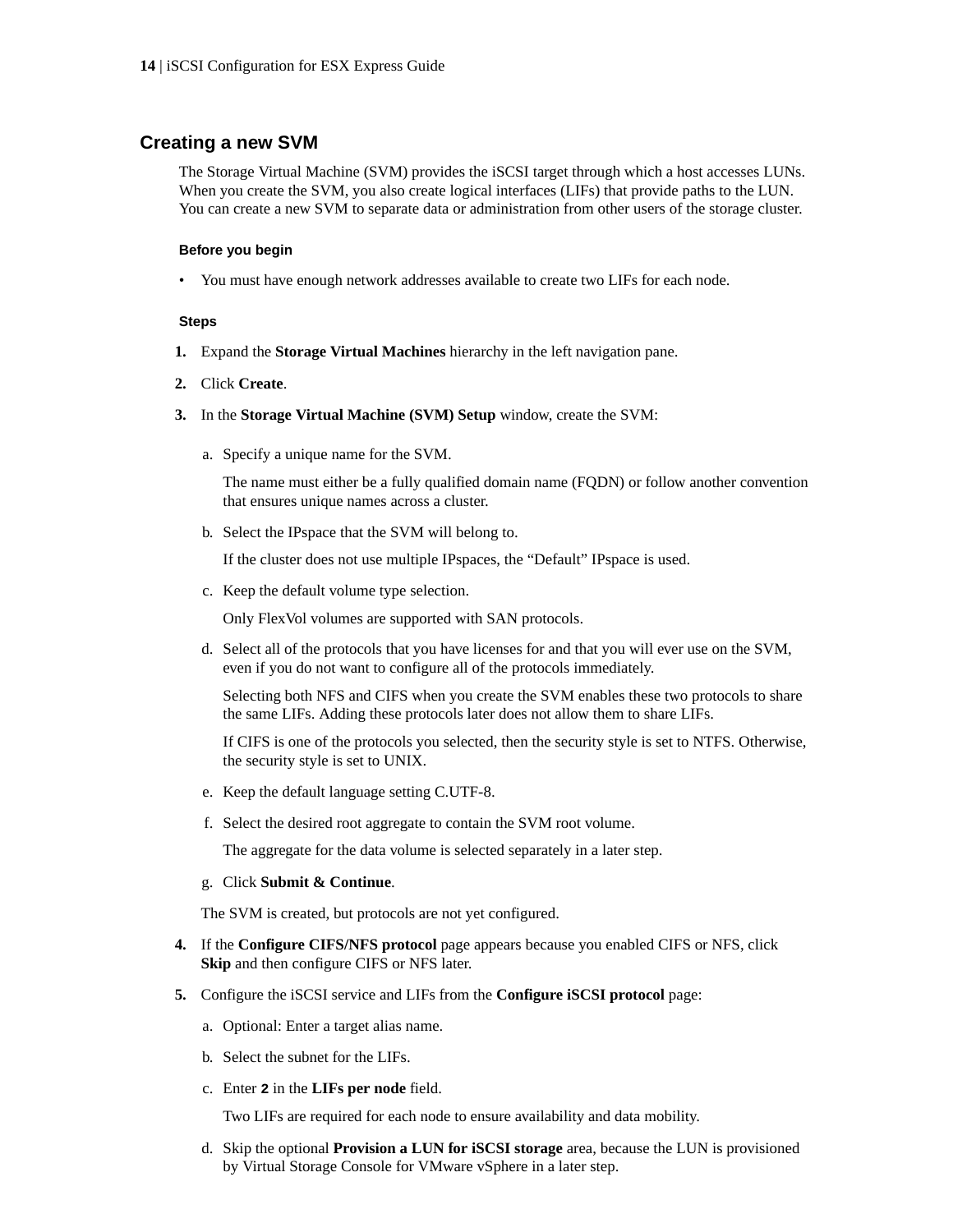- e. Click **Submit & Continue**.
- <span id="page-14-0"></span>**6.** If the **Configure FC/FCoE protocol** page appears because you enabled FC, click **Skip** and then configure FC later.
- **7.** When the **SVM Administration** appears, configure or defer configuring a separate administrator for this SVM:
	- Click **Skip** and configure an administrator later if desired.
	- Enter the requested information, and then click **Submit & Continue**.
- **8.** Review the **Summary** page, record the LIF information, and then click **OK**.

#### **Related information**

[NetApp Documentation: Clustered Data ONTAP Express Guides](http://mysupport.netapp.com/documentation/docweb/index.html?productID=61885)

# **Testing iSCSI paths from the host to the storage cluster**

To ensure successful storage failover and data mobility, you need to ensure that you have two paths from the host to every node in the storage cluster. Because the number of paths advertised by the iSCSI target is limited, you need to ping the storage cluster ports from the host.

#### **Before you begin**

You must know the IP address or host name of all of the logical interfaces (LIFs) to be used for iSCSI paths.

#### **About this task**

Starting with clustered Data ONTAP 8.3, LUNs are mapped to a subset of the initiators in the igroup to limit the number of paths from the host to the LUN.

- By default, only paths from the host to the node containing the Storage Virtual Machine (SVM) where the LUN was created, and paths to the HA partner of that node, are visible to the host.
- You still must create and test paths from the host to every node in the cluster, but the host can access only those paths on the owning node and its HA partner.
- You should use the default LUN mapping behavior. Only add nodes in other HA pairs to the LUN map in preparation for moving the LUN to a different node.

#### **Steps**

**1.** From the ESX host, use the ping command to verify the path to the first LIF.

The ping command is available from the ESX service console.

**2.** Repeat the ping command to verify connectivity to each iSCSI LIF on each node in the cluster.

#### **Related information**

[VMware KB article 1003486: Testing network connectivity with the ping command](http://kb.vmware.com/kb/1003486)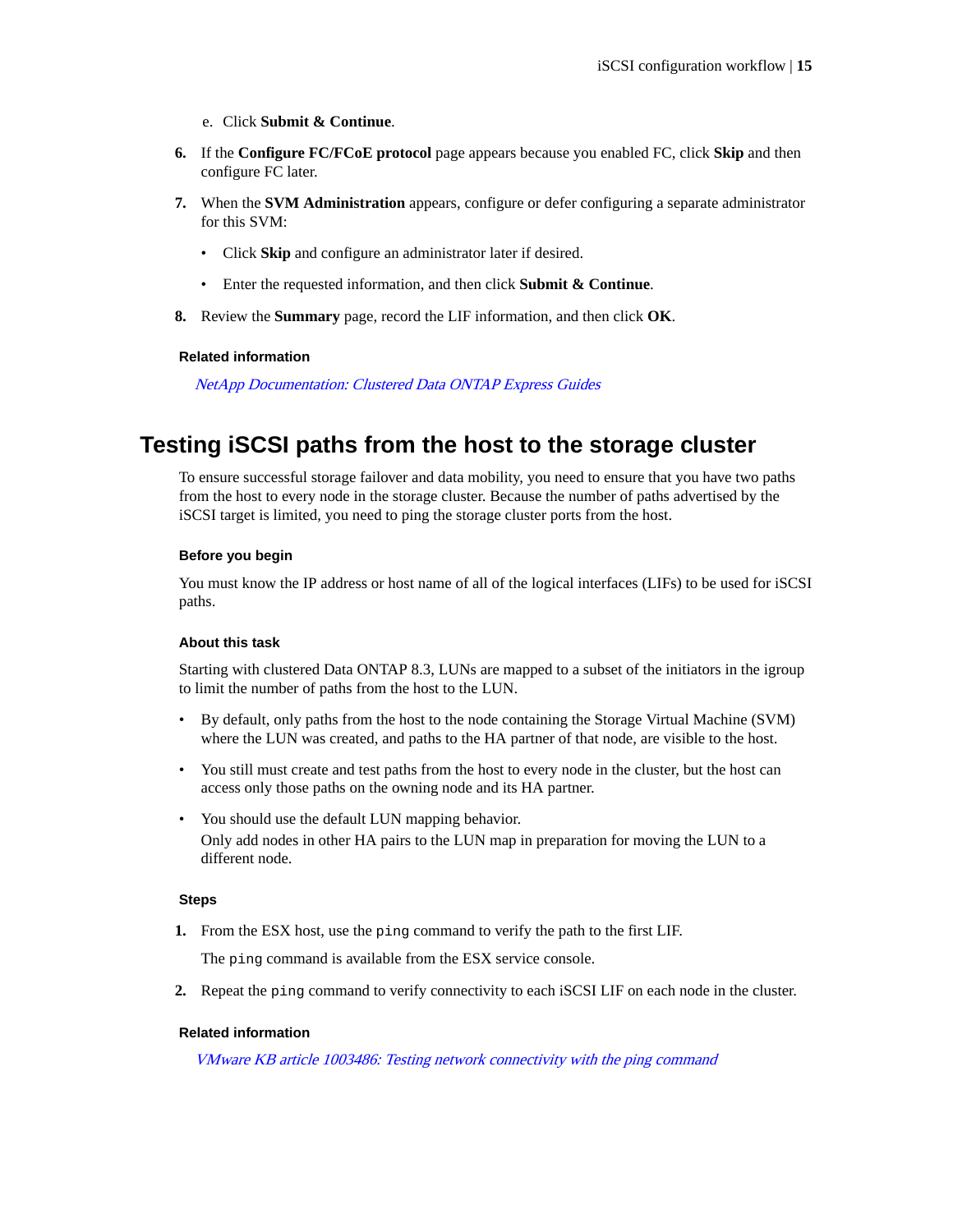# <span id="page-15-0"></span>**Provisioning a datastore and creating its containing LUN and volume**

A datastore contains virtual machines and their VMDKs on the ESXi host. The datastore on the ESXi host is provisioned on a LUN on the storage cluster.

#### **Before you begin**

Virtual Storage Console for VMware vSphere (VSC) must be installed and registered with the vCenter Server that manages the ESXi host.

VSC must have sufficient cluster or Storage Virtual Machine (SVM) credentials to create the LUN and volume.

#### **About this task**

VSC automates the datastore provisioning, including creating a LUN and volume on the specified SVM.

#### **Steps**

- **1.** From the vSphere Web Client **Home** page, click **Hosts and Clusters**.
- **2.** In the navigation pane, expand the datacenter where you want to provision the datastore.
- **3.** Right-click the ESXi host, and then select **NetApp VSC > Provision Datastore**.
- **4.** Provide the required information in the wizard:

| <b>Film NetApp Datastore Provisioning Wizard</b>                        |                                                                       |                                                                                                                                                                                                                                                                                                                                                                                                                | $(?) \mathbb{H}$ |
|-------------------------------------------------------------------------|-----------------------------------------------------------------------|----------------------------------------------------------------------------------------------------------------------------------------------------------------------------------------------------------------------------------------------------------------------------------------------------------------------------------------------------------------------------------------------------------------|------------------|
| 1 Name and type<br>2 Storage system<br>3 Details<br>4 Ready to complete | Name:<br>Type:<br><b>VMFS Protocol:</b><br>Storage Capability Profile | Specify the name and type of datastore you want to provision.<br>You will be able to select the storage system for your datastore in the next page of this wizard.<br>ESX_1_DS2<br>$\star$<br>$\star$ $\bigcirc$ NFS<br>$\odot$ VMFS<br>$\star$ $\bigcirc$ FC/FCoE<br>$\odot$ iSCSI<br>Select the storage capability profile you want to use to provision a new datastore.<br>None<br>$\overline{\phantom{a}}$ |                  |
|                                                                         |                                                                       | <b>Back</b><br><b>Next</b>                                                                                                                                                                                                                                                                                                                                                                                     | Finish<br>Cancel |

- Select **VMFS** as the datastore type.
- Select **iSCSI** as the VMFS protocol.
- Select **None** as the Storage Capability Profile.
- Ensure that the **Thin provision** check box is not selected.
- Select the **Create new volume** check box.

#### **After you finish**

Set storage timeouts for guest operating systems using the Guest OS Tools in VSC.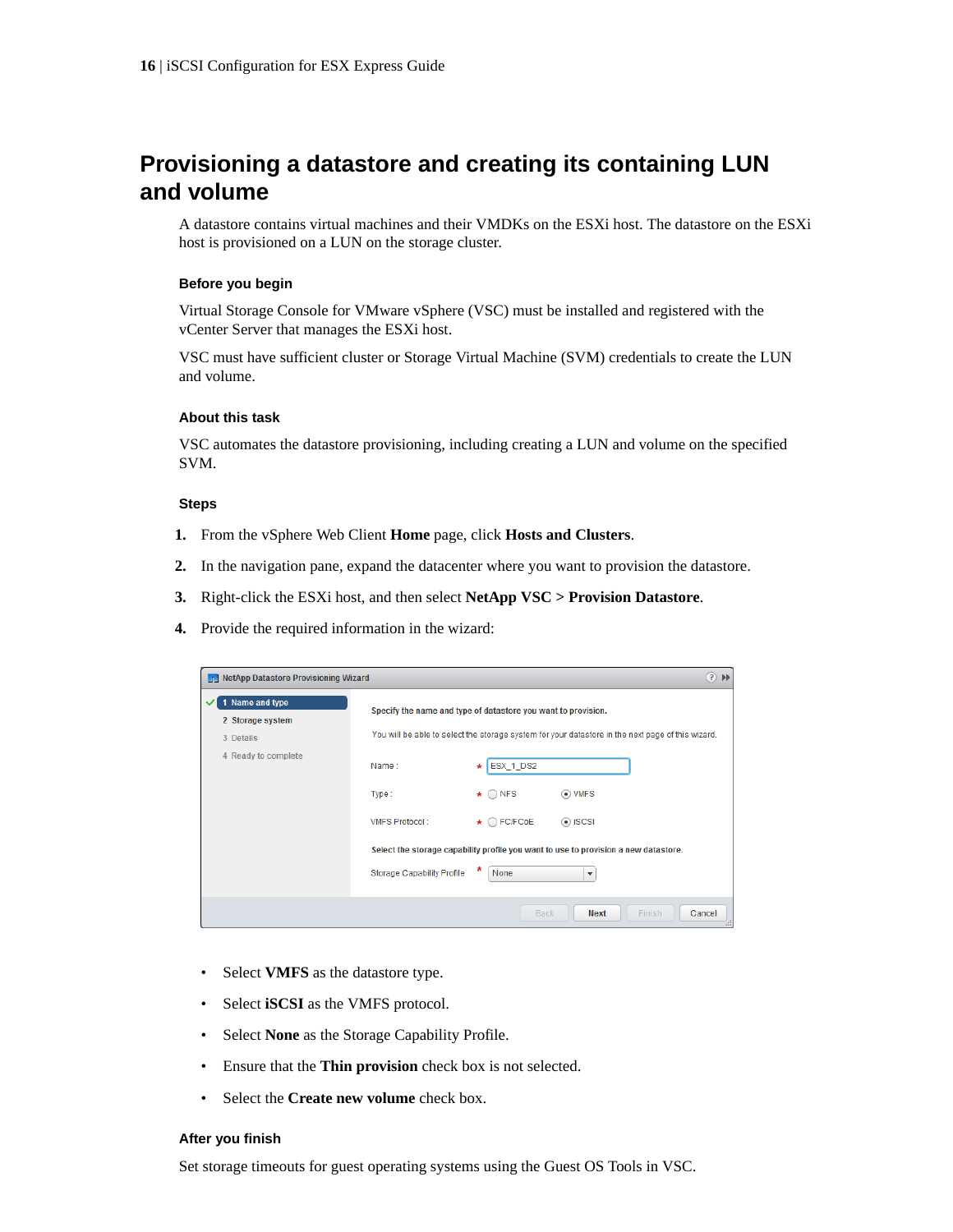<span id="page-16-0"></span>For an ESXi cluster, make the datastore available to all the hosts in the cluster.

# **Verifying that the host can write to and read from the LUN**

Before using the LUN, you should verify that the host can write data to the LUN and read it back.

#### **About this task**

If the cluster node on which the LUN is created can be failed over to its partner node, you should verify reading the data while the node is failed over. This test might not be possible if the cluster is in production use.

For detailed instructions on node failover and giveback, see the Clustered Data ONTAP 8.3 High-Availability Configuration Guide.

#### **Steps**

- **1.** On the vSphere Web Client **Home** page, click **Hosts and Clusters**.
- **2.** In the navigation pane, click the **Storage** tab.
- **3.** Expand the datacenter, and then select the new datastore.
- **4.** In the center pane, click **Manage > Files**.

The contents of the datastore are displayed.

**5.** Create a new folder in the datastore and upload a file to the new folder.

You might need to install the Client Integration Plug-in.

- **6.** Verify that you can access the file you just wrote.
- **7.** Optional: Fail over the cluster node containing the LUN and verify that you can still write and read a file.

If any of the tests fail, verify that the iSCSI service is running on the storage cluster and check the iSCSI paths to the LUN.

- **8.** Optional: If you failed over the cluster node, be sure to give back the node and return all LIFs to their home ports.
- **9.** For an ESXi cluster, view the datastore from each ESXi host in the cluster and verify that the file you uploaded is displayed.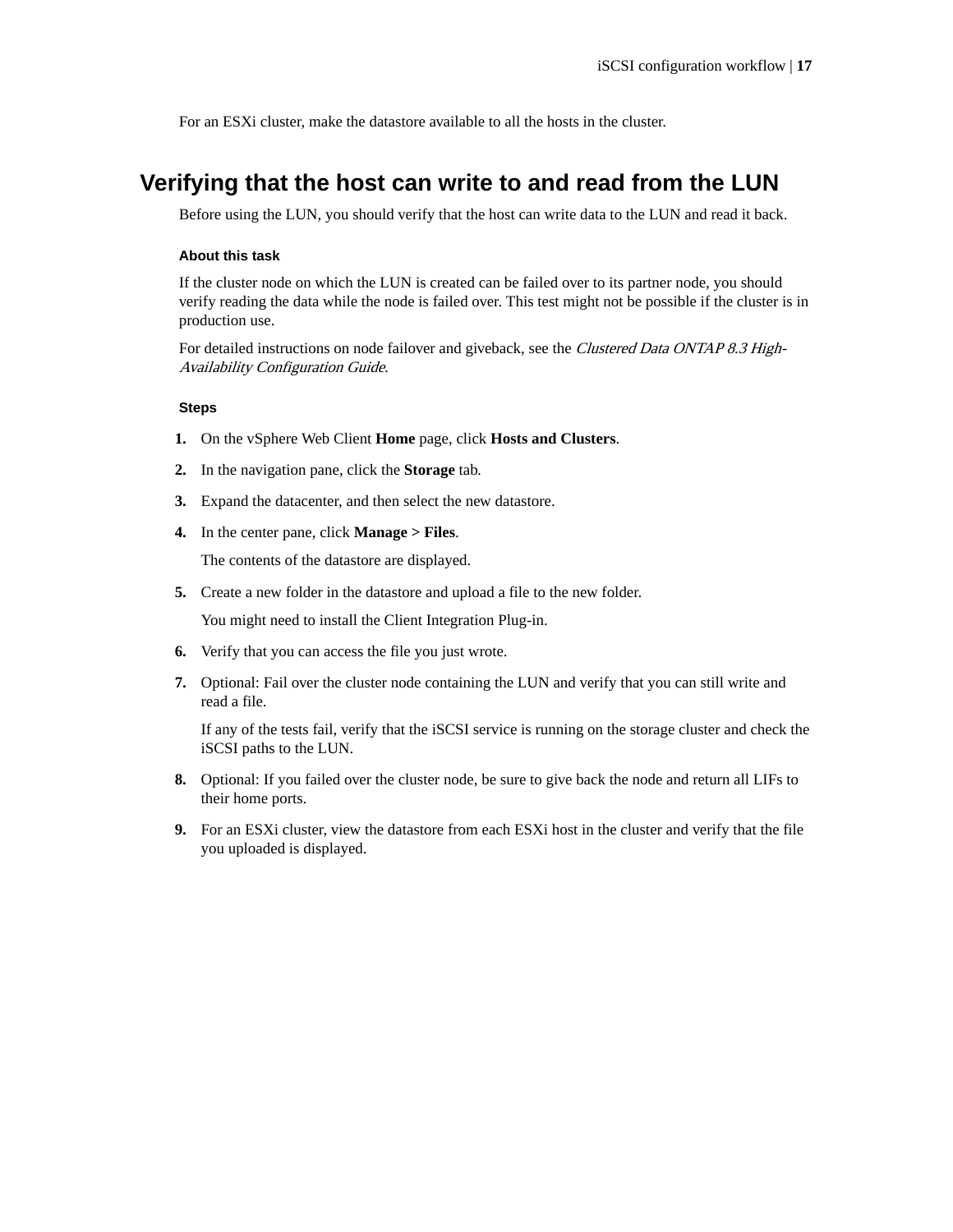# <span id="page-17-0"></span>**Where to find additional information**

There are additional documents to help you learn more about iSCSI configuration.

All of the following documentation is available:

• [Clustered Data ONTAP 8.3 SAN Configuration Guide](https://library.netapp.com/ecm/ecm_download_file/ECMP12458217)

Describes supported FC, iSCSI, and FCoE topologies for connecting host computers to storage controllers in clusters.

• [Clustered Data ONTAP 8.3 SAN Administration Guide](https://library.netapp.com/ecm/ecm_download_file/ECMP12458215) Describes how to configure and manage the iSCSI, FCoE, and FC protocols for clustered SAN environments, including configuration of LUNs, igroups, and targets.

#### **VMware documentation**

Documentation about iSCSI for ESXi servers is available directly from *[VMware](http://www.vmware.com)*:

- vSphere Storage This VMware guide describes FC and iSCSI configuration for ESXi 5.x.
- Multipathing Configuration for Software iSCSI Using Port Binding Technical White Paper describes MPIO setup for ESXi servers.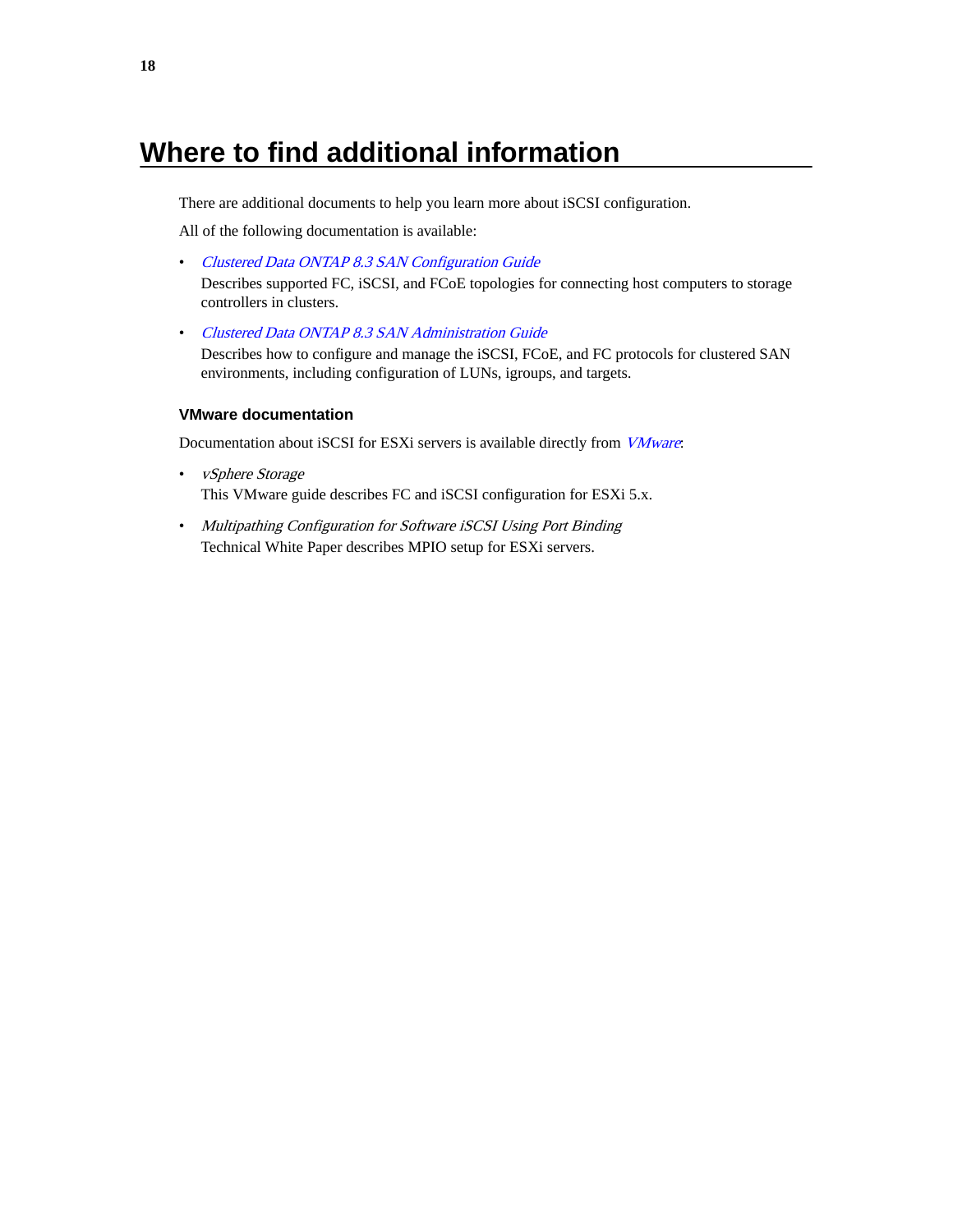# <span id="page-18-0"></span>**Copyright information**

Copyright © 1994–2015 NetApp, Inc. All rights reserved. Printed in the U.S.

No part of this document covered by copyright may be reproduced in any form or by any means graphic, electronic, or mechanical, including photocopying, recording, taping, or storage in an electronic retrieval system—without prior written permission of the copyright owner.

Software derived from copyrighted NetApp material is subject to the following license and disclaimer:

THIS SOFTWARE IS PROVIDED BY NETAPP "AS IS" AND WITHOUT ANY EXPRESS OR IMPLIED WARRANTIES, INCLUDING, BUT NOT LIMITED TO, THE IMPLIED WARRANTIES OF MERCHANTABILITY AND FITNESS FOR A PARTICULAR PURPOSE, WHICH ARE HEREBY DISCLAIMED. IN NO EVENT SHALL NETAPP BE LIABLE FOR ANY DIRECT, INDIRECT, INCIDENTAL, SPECIAL, EXEMPLARY, OR CONSEQUENTIAL DAMAGES (INCLUDING, BUT NOT LIMITED TO, PROCUREMENT OF SUBSTITUTE GOODS OR SERVICES; LOSS OF USE, DATA, OR PROFITS; OR BUSINESS INTERRUPTION) HOWEVER CAUSED AND ON ANY THEORY OF LIABILITY, WHETHER IN CONTRACT, STRICT LIABILITY, OR TORT (INCLUDING NEGLIGENCE OR OTHERWISE) ARISING IN ANY WAY OUT OF THE USE OF THIS SOFTWARE, EVEN IF ADVISED OF THE POSSIBILITY OF SUCH DAMAGE.

NetApp reserves the right to change any products described herein at any time, and without notice. NetApp assumes no responsibility or liability arising from the use of products described herein, except as expressly agreed to in writing by NetApp. The use or purchase of this product does not convey a license under any patent rights, trademark rights, or any other intellectual property rights of NetApp.

The product described in this manual may be protected by one or more U.S. patents, foreign patents, or pending applications.

RESTRICTED RIGHTS LEGEND: Use, duplication, or disclosure by the government is subject to restrictions as set forth in subparagraph  $(c)(1)(ii)$  of the Rights in Technical Data and Computer Software clause at DFARS 252.277-7103 (October 1988) and FAR 52-227-19 (June 1987).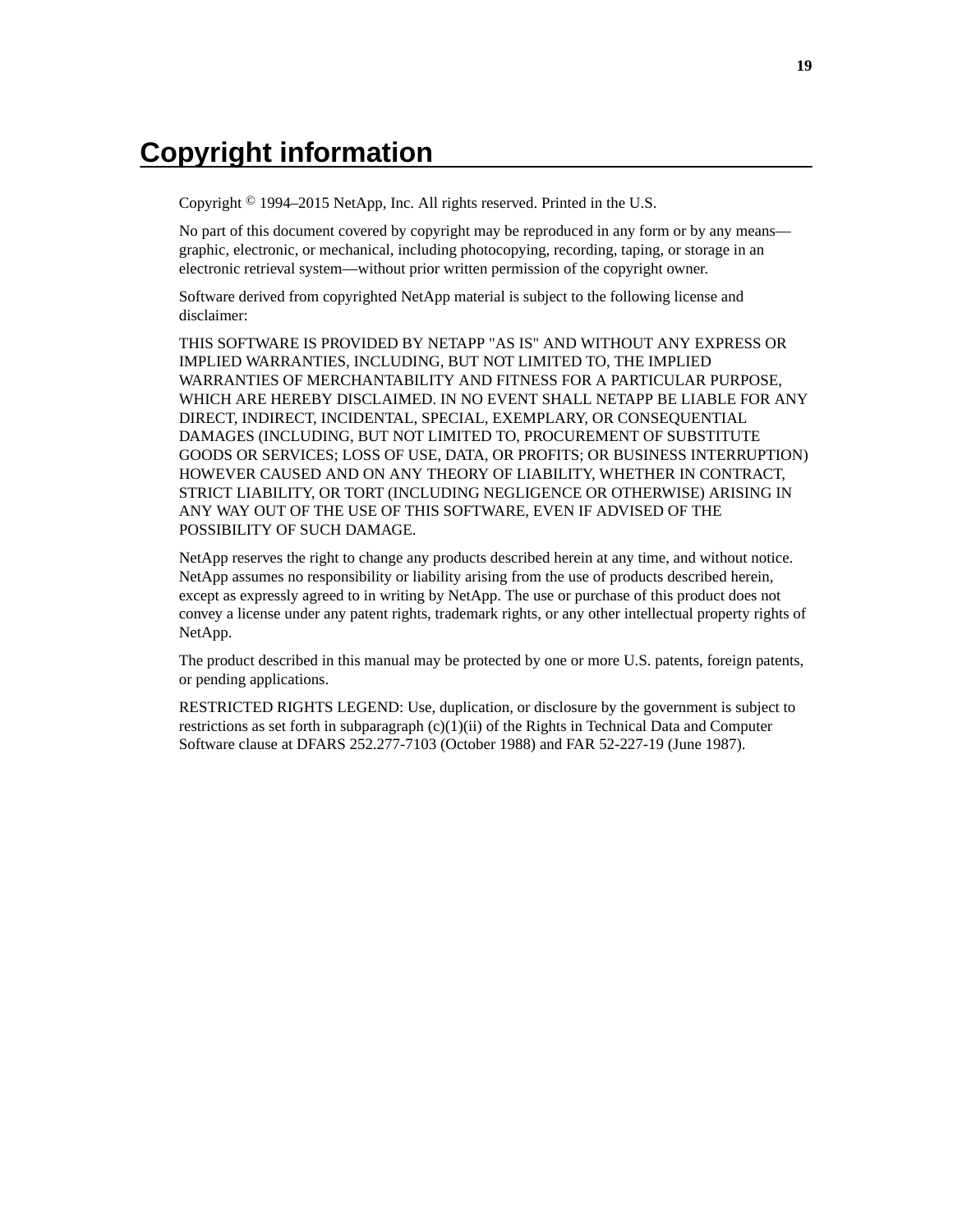# <span id="page-19-0"></span>**Trademark information**

NetApp, the NetApp logo, Go Further, Faster, ASUP, AutoSupport, Campaign Express, Cloud ONTAP, clustered Data ONTAP, Customer Fitness, Data ONTAP, DataMotion, Fitness, Flash Accel, Flash Cache, Flash Pool, FlashRay, FlexArray, FlexCache, FlexClone, FlexPod, FlexScale, FlexShare, FlexVol, FPolicy, GetSuccessful, LockVault, Manage ONTAP, Mars, MetroCluster, MultiStore, NetApp Insight, OnCommand, ONTAP, ONTAPI, RAID DP, SANtricity, SecureShare, Simplicity, Simulate ONTAP, Snap Creator, SnapCopy, SnapDrive, SnapIntegrator, SnapLock, SnapManager, SnapMirror, SnapMover, SnapProtect, SnapRestore, Snapshot, SnapValidator, SnapVault, StorageGRID, Tech OnTap, Unbound Cloud, and WAFL are trademarks or registered trademarks of NetApp, Inc., in the United States, and/or other countries. A current list of NetApp trademarks is available on the web at <http://www.netapp.com/us/legal/netapptmlist.aspx>.

Cisco and the Cisco logo are trademarks of Cisco in the U.S. and other countries. All other brands or products are trademarks or registered trademarks of their respective holders and should be treated as such.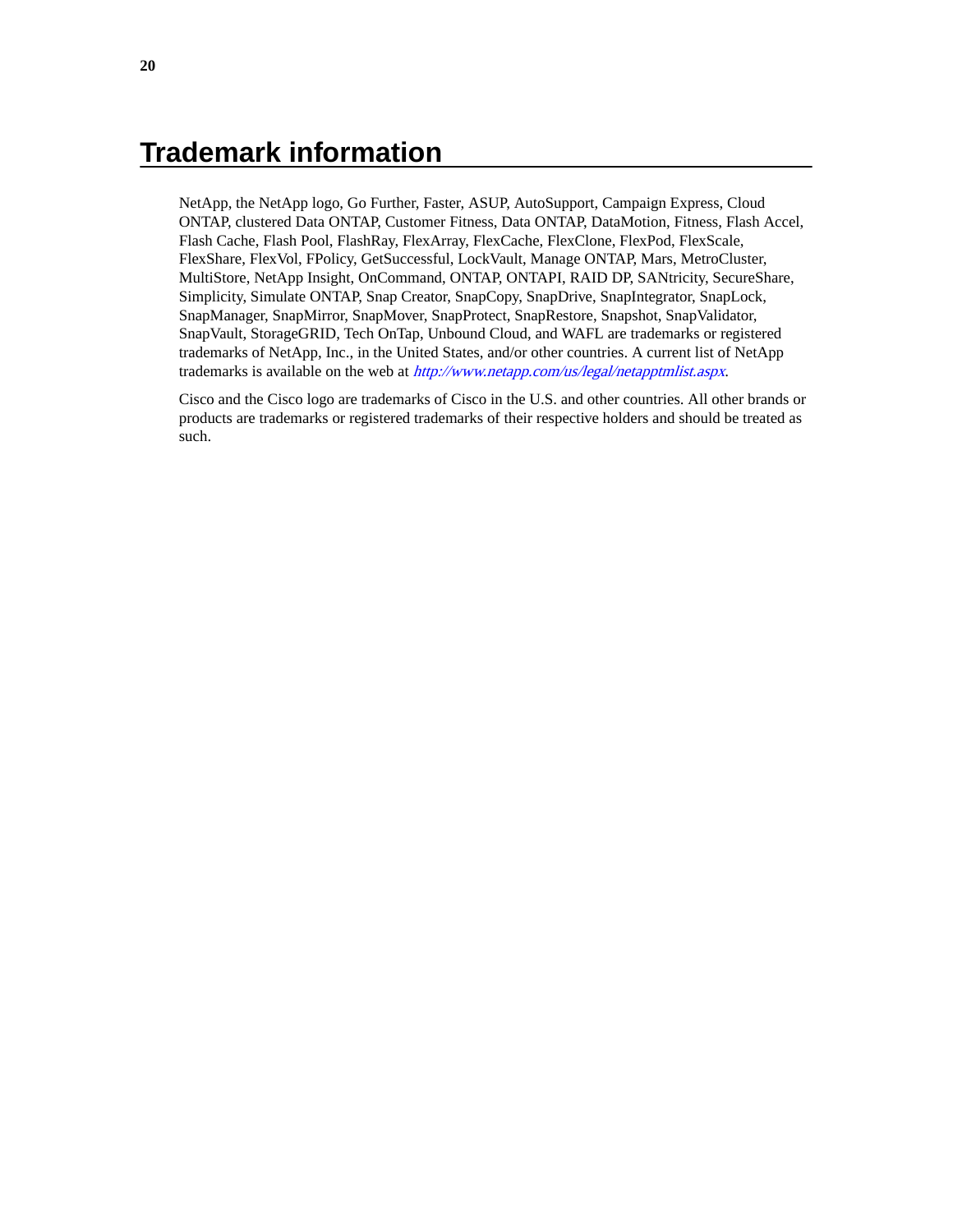# <span id="page-20-0"></span>**How to send comments about documentation and receive update notification**

You can help us to improve the quality of our documentation by sending us your feedback. You can receive automatic notification when production-level (GA/FCS) documentation is initially released or important changes are made to existing production-level documents.

If you have suggestions for improving this document, send us your comments by email to [doccomments@netapp.com](mailto:doccomments@netapp.com). To help us direct your comments to the correct division, include in the subject line the product name, version, and operating system.

If you want to be notified automatically when production-level documentation is released or important changes are made to existing production-level documents, follow Twitter account @NetAppDoc.

You can also contact us in the following ways:

- NetApp, Inc., 495 East Java Drive, Sunnyvale, CA 94089 U.S.
- Telephone:  $+1$  (408) 822-6000
- Fax:  $+1$  (408) 822-4501
- Support telephone:  $+1$  (888) 463-8277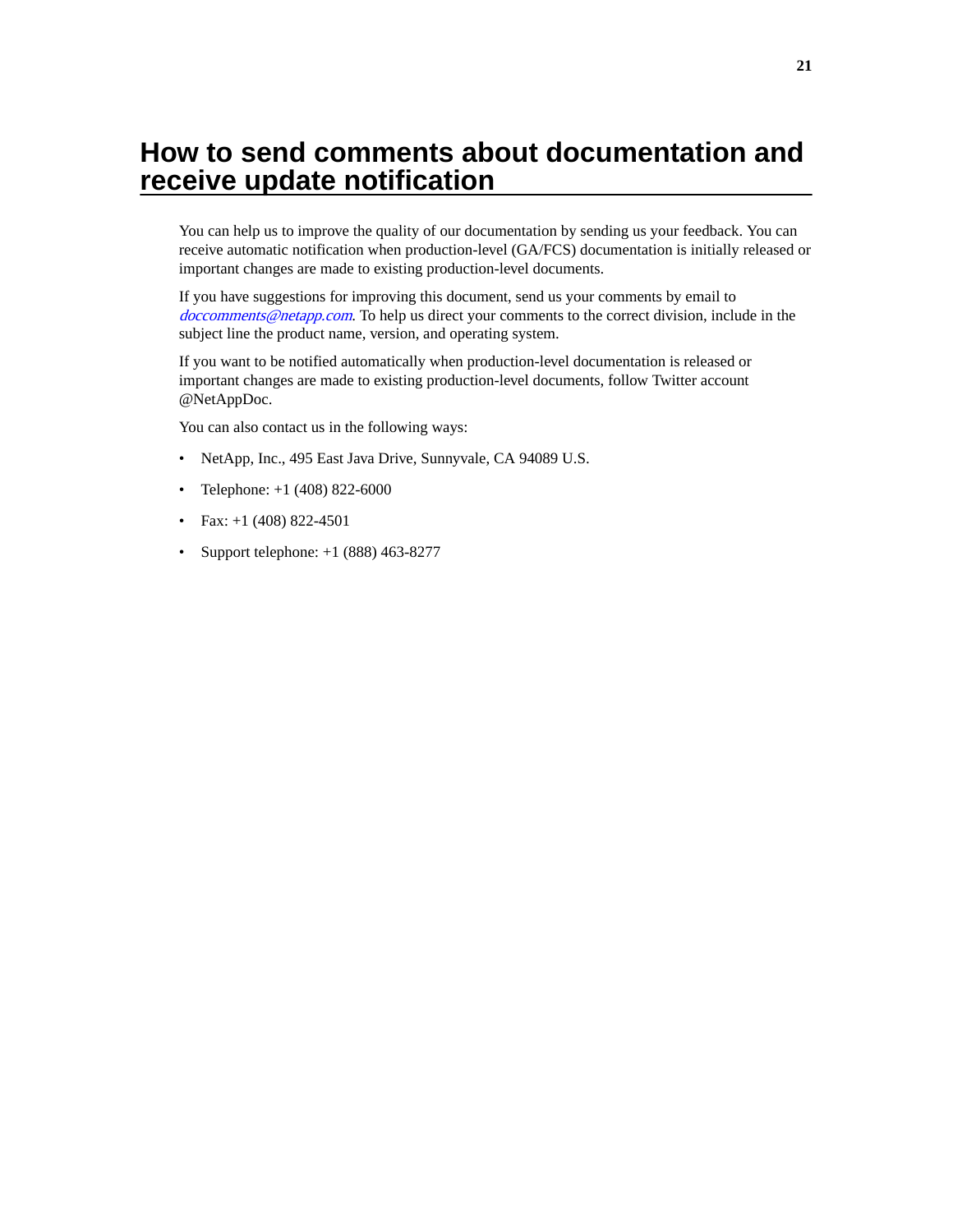# <span id="page-21-0"></span>**Index**

### **A**

about this guide deciding whether to use [4](#page-3-0) adapters binding iSCSI adapters to iSCSI ports [10](#page-9-0) enabling iSCSI software [10](#page-9-0) additional information where to find iSCSI configuration  $18$ aggregates creating [11](#page-10-0) audience for this guide [4](#page-3-0)

### **C**

clusters adding to VSC  $8$ testing iSCSI paths from host [15](#page-14-0) comments how to send feedback about documentation [21](#page-20-0) configuration iSCSI workflow [5](#page-4-0) where to find information about iSCSI [18](#page-17-0) configuring best practice settings on ESXi host [10](#page-9-0) iSCSI on existing SVMs [13](#page-12-0) iSCSI ports and vSwitches on ESX host [9](#page-8-0) iSCSI worksheet for [6](#page-5-0) creating aggregates [11](#page-10-0) SVMs [14](#page-13-0)

## **D**

datastores provisioning [16](#page-15-0) discovering storage cluster in VSC  $8$ documentation how to receive automatic notification of changes to [21](#page-20-0) how to send feedback about [21](#page-20-0)

## **E**

ESX hosts enabling iSCSI software adapter  $10$ testing iSCSI paths to storage cluster from [15](#page-14-0) verifying supported iSCSI configurations [5](#page-4-0) ESX servers requirement for using iSCSI Configuration Express Guide to provide LUNs [4](#page-3-0) ESXi hosts configuring best practice settings  $10$ configuring iSCSI ports and vSwitches on [9](#page-8-0) express guides requirements for using iSCSI with ESX [4](#page-3-0)

## **F**

feedback how to send comments about documentation [21](#page-20-0) flowcharts iSCSI configuration  $5$ 

## **G**

guides requirements for using iSCSI Configuration Express [4](#page-3-0)

## **H**

hosts enabling iSCSI software adapter [10](#page-9-0) testing iSCSI paths to storage cluster from [15](#page-14-0) verifying writing to and reading from LUNs [17](#page-16-0)

# **I**

information how to send feedback about improving documentation [21](#page-20-0) where to find additional iSCSI configuration [18](#page-17-0) initiators enabling iSCSI software [10](#page-9-0) installing VSC for VMware vSphere [8](#page-7-0) Interoperability Matrix verifying supported iSCSI configurations using [5](#page-4-0) iSCSI configuration and provisioning workflow [5](#page-4-0) configuration worksheet for [6](#page-5-0) configuring ESX host multipathing and best practice settings for [10](#page-9-0) configuring network for best performance [9](#page-8-0) configuring on existing SVMs [13](#page-12-0) enabling software adapter  $10$ requirements for using iSCSI Configuration Express Guide to provide LUNs to ESX servers [4](#page-3-0) verifying that configuration is supported [5](#page-4-0) where to find additional information about configuring [18](#page-17-0) iSCSI service verifying running on SVM  $12$ iSCSI software adapters binding to iSCSI ports [10](#page-9-0) iSCSI targets creating as part of configuring SVMs [13](#page-12-0) creating as part of creating SVMs [14](#page-13-0)

## **L**

LIFs creating as part of configuring SVMs [13](#page-12-0) creating as part of creating SVMs [14](#page-13-0)